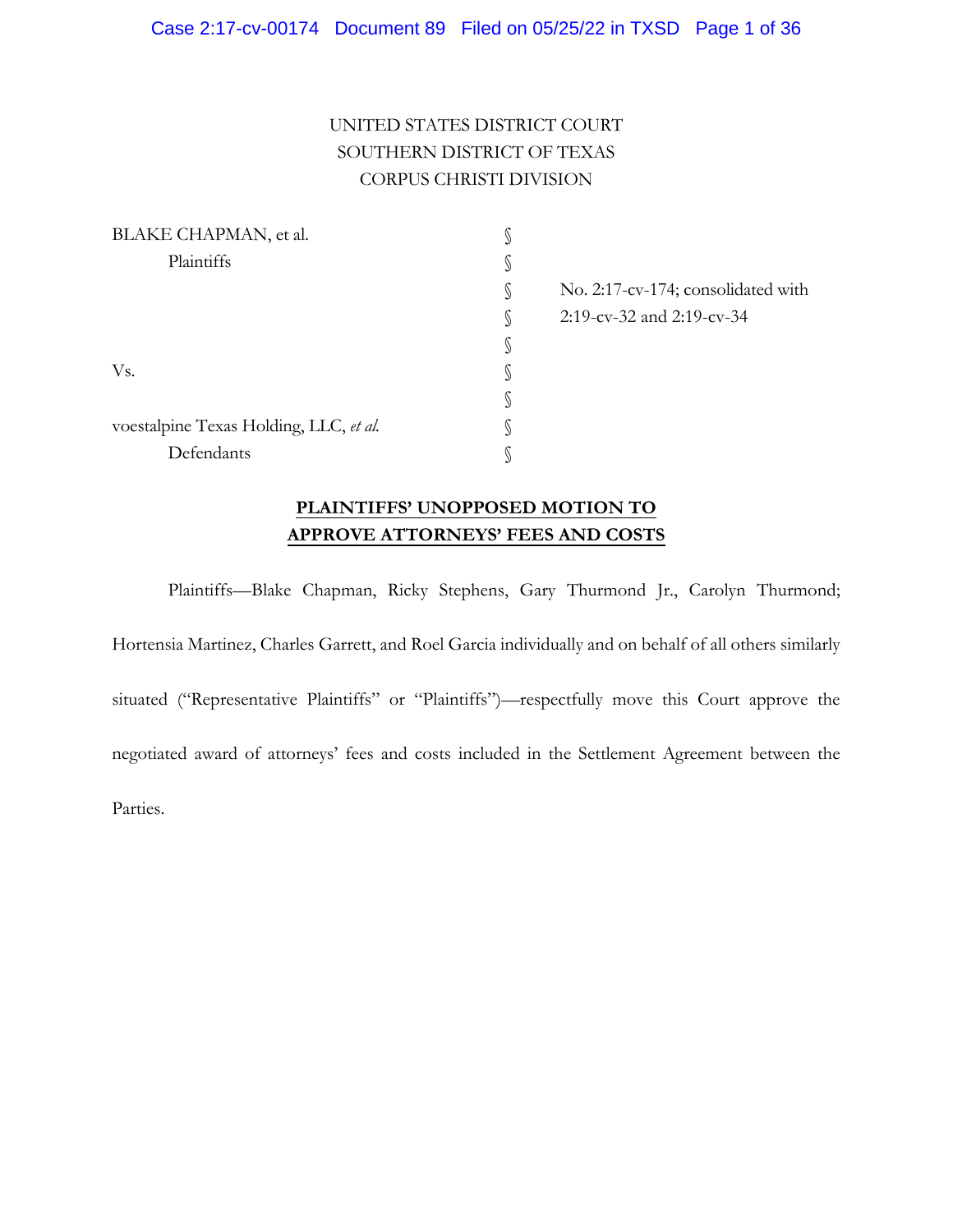Date: May 25, 2022 Respectfully submitted,

## **ANDERSON ALEXANDER, PLLC**

By:/*s/ Austin W. Anderson* .

**Clif Alexander** Federal I.D. No. 1138436 Texas Bar No. 24064805 clif@a2xlaw.com **Austin W. Anderson**  Federal I.D. No. 777114 Texas Bar No. 24045189 austin@a2xlaw.com **Lauren E. Braddy** Federal I.D. No Texas Bar No. 24071993 lauren@a2xlaw.com 819 N. Upper Broadway Corpus Christi, Texas 78401 Telephone: (361) 452-1279 Facsimile: (361) 452-1284

## **LILES WHITE PLLC**

By:/*s/ Stuart R. White*

**Stuart R. White** Federal I.D. No. 11448833 Texas Bar No. 24075268 stuart@lileswhite.com **Kevin W. Liles** Federal I.D. No. 21501 Texas Bar No. 00798329 kevin@lileswhite.com 500 N. Water Street, Suite 800 Corpus Christi, Texas 78401 Telephone: (361) 826-0100 Facsimile: (361) 826-0101

## **FRAZER PLC**

By: */s/ T. Roe Frazer II* **T. Roe Frazer II** (Admitted *Pro Hac Vice*) Tennessee Bar No. 35785 roe@frazerlaw.com 1 Burton Hills Blvd., Suite 215 Nashville, Tennessee 37215 Telephone: (615) 647-0990

*Attorneys in Charge for Plaintiffs and the Class Members*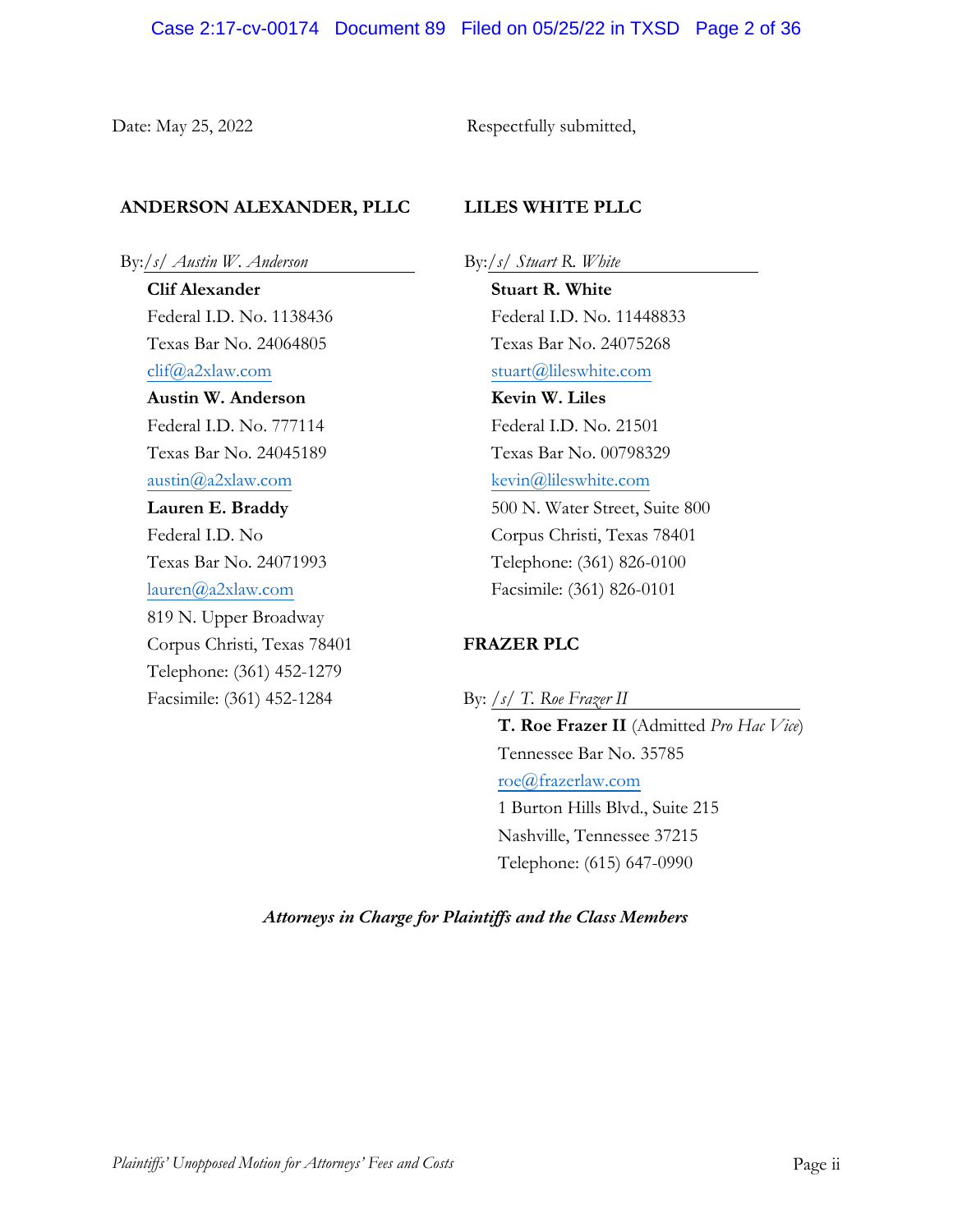# **TABLE OF CONTENTS**

| A.                                                                                  |  |
|-------------------------------------------------------------------------------------|--|
| THE "PERCENTAGE OF THE FUND" METHOD IS THE APPROPRIATE METHOD FOR<br><b>B.</b>      |  |
|                                                                                     |  |
| С.                                                                                  |  |
| Valuation of Benefit to the Class and Determination of Benchmark Percentage 9<br>1. |  |
| 2.                                                                                  |  |
| $\overline{\mathcal{L}}$                                                            |  |
| D.                                                                                  |  |
|                                                                                     |  |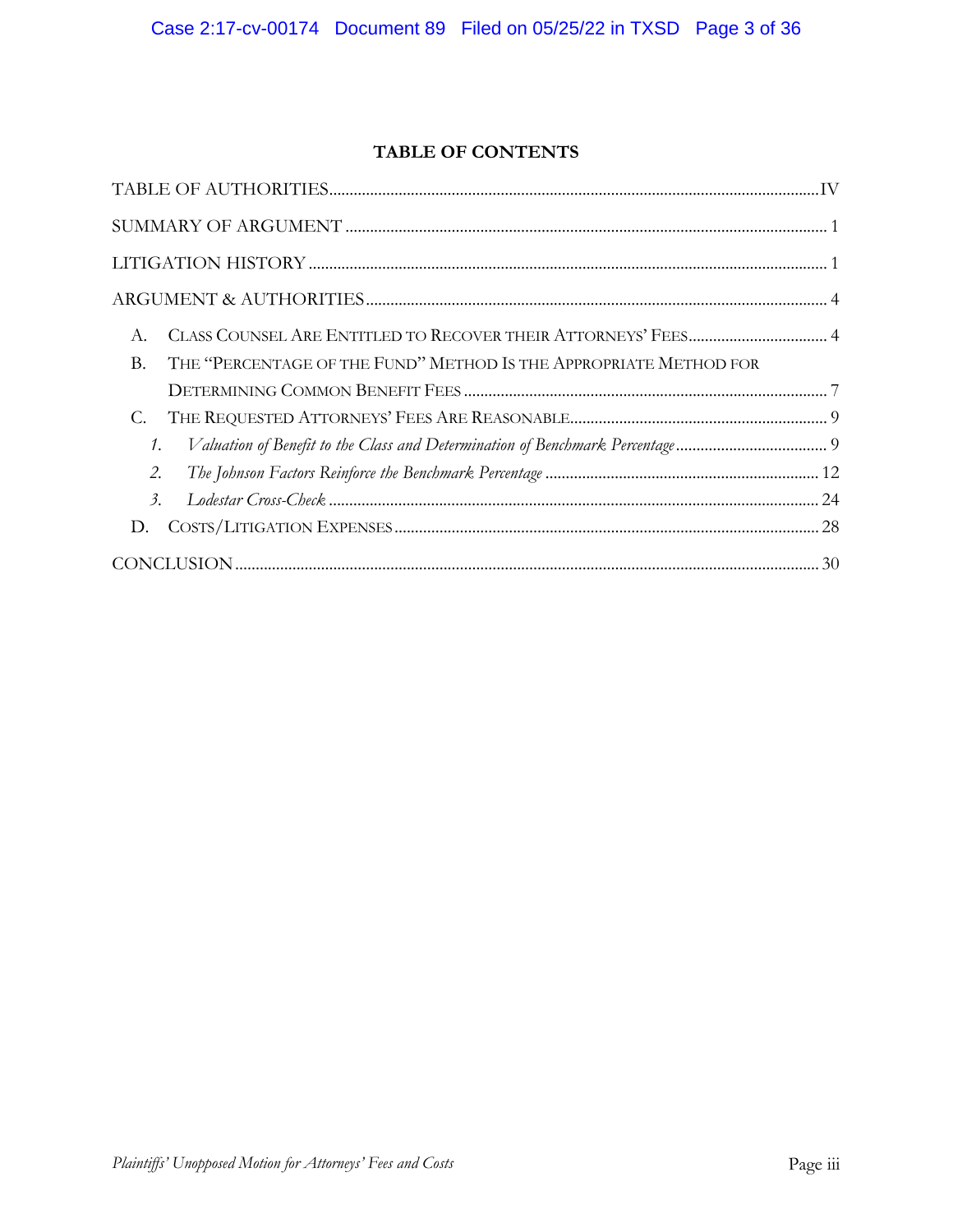## **TABLE OF AUTHORITIES**

## **CASES**

| Aruba Petroleum, Inc. v. Parr, No. 05-14-01285-CV, 2017 WL 462340 (Tex. App.-Dallas, Feb. 1,                  |
|---------------------------------------------------------------------------------------------------------------|
|                                                                                                               |
|                                                                                                               |
| Behrens v. Wometco Enters., Inc., 118 F.R.D. 534 (S.D. Fla. 1988), aff'd, 899 F.2d 21 (11th Cir.1990) 28      |
| Bethea v. Sprint Commc'ns Co. L.P., No. 3:12-CV-322-CWR-FKB, 2013 WL 228094 (S.D. Miss. Jan.                  |
|                                                                                                               |
|                                                                                                               |
|                                                                                                               |
| Camden I Condominium Assoc., Inc. v. Dunkle, 946 F.2d 768 (11th Cir.1991) 12, 16, 17                          |
| Capsolas v. Pasta Res. Inc., No. 10-cv-5595, 2012 WL 4760910 (S.D.N.Y. Oct. 5, 2012).  11                     |
|                                                                                                               |
| Di Giacomo v. Plains All Am. Pipeline, No. CIV.A.H-99-4137, 2001 WL 34633373 (S.D. Tex. Dec. 19,              |
|                                                                                                               |
| Duncan v. JPMorgan Chase Bank, N.A., No. SA-14-CA-00912-FB, 2016 WL 4419472 (W.D. Tex. May                    |
| 24, 2016), report and recommendation adopted, No. SA-14-CA-912-FB, 2016 WL 4411551 (W.D. Tex.                 |
|                                                                                                               |
| Fager v. Centurylink Comm'cns, No. 14- cv-00870, 2015 WL 13357867 (D.N.M. June 25, 2015)                      |
|                                                                                                               |
| Fitzbenry-Russell v. Coca-Cola Co., No. 5:17-cv-00603-EJD, 2019 WL 11557486 (N.D. Cal. Oct. 3,                |
|                                                                                                               |
| Harris v. Chevron USA, Inc., No. 6:19-cv-00355-SPS, 2020 WL 818764 (E.D. Okla. Feb. 27, 2020). . 16           |
|                                                                                                               |
| In re Chinese-Manufactured Drywall Prod. Liab. Litig., 424 F. Supp. 3d 456 (E.D. La. 2020).  passim           |
|                                                                                                               |
| In re Educ. Testing Serv. Praxis Principles of Learning and Teaching: Grades 7-12 Litig., 447 F. Supp. 2d 612 |
|                                                                                                               |
| In re Enron Corp. Sec., Derivative & ERISA Litig. 586 F. Supp. 2d 732 (S.D. Tex. 2008).  14, 33               |
|                                                                                                               |
|                                                                                                               |
| In re Heartland Payment Sys., Inc. Cust. Data Sec. Breach Litig., 851 F. Supp. 2d 1040 (S.D. Tex. 2012). 16   |
| In re Prudential Ins. Co. America Sales Practice Litig. Agent Actions, 148 F.3d 283 (3d Cir. 1998) 14         |
|                                                                                                               |
|                                                                                                               |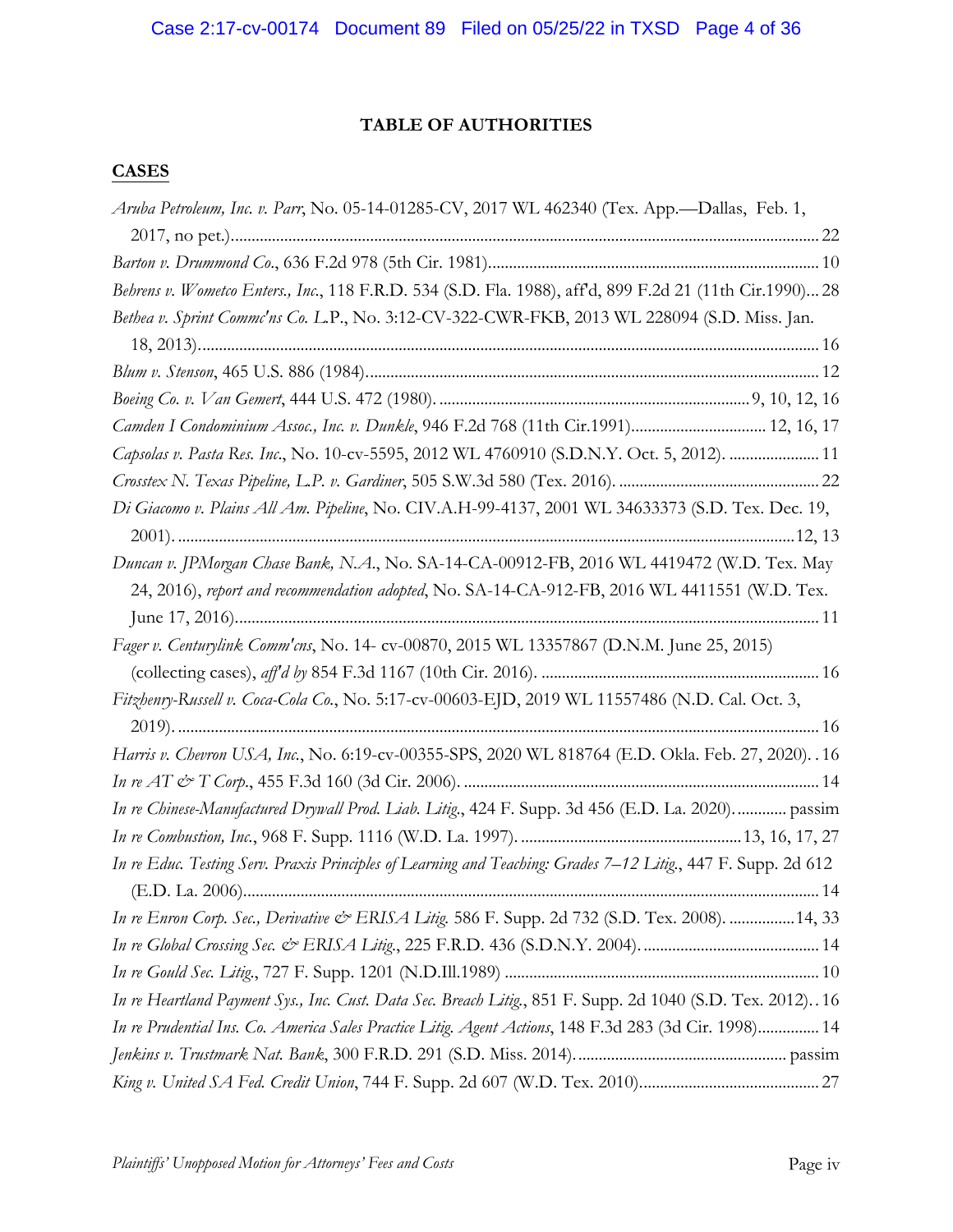| Lindy Bros. Builders, Inc. v. Am. Radiator & Standard Sanitary Corp., 540 F.2d 102 (3d Cir.1976) 26         |  |
|-------------------------------------------------------------------------------------------------------------|--|
| Lonardo v. Travelers Indem. Co., 706 F. Supp. 2d 766 (N.D. Ohio 2010), on reconsideration in part (July 21, |  |
|                                                                                                             |  |
| Skelton v. Gen'l Motors Corp., 860 F.2d 250 (7th Cir.1988), cert. denied, 493 U.S. 810 (1989) 26            |  |
|                                                                                                             |  |
|                                                                                                             |  |
| Torregano v. Sader Power, LLC, No. CV 14-293, 2019 WL 969822 (E.D. La. Feb. 28, 2019) 16, 17                |  |
|                                                                                                             |  |
|                                                                                                             |  |
| Wolfe v. Anchor Drilling Fluids USA Inc., Cause No. 4:14-cv-1344, 2015 WL 12778393 (S.D. Tex. Dec.          |  |
|                                                                                                             |  |

# **OTHER AUTHORITIES**

| Eldon E. Fallon, COMMON BENEFIT FEES IN MULTIDISTRICT LITIGATION, 74 La. L. Rev. 371 |  |
|--------------------------------------------------------------------------------------|--|
|                                                                                      |  |
|                                                                                      |  |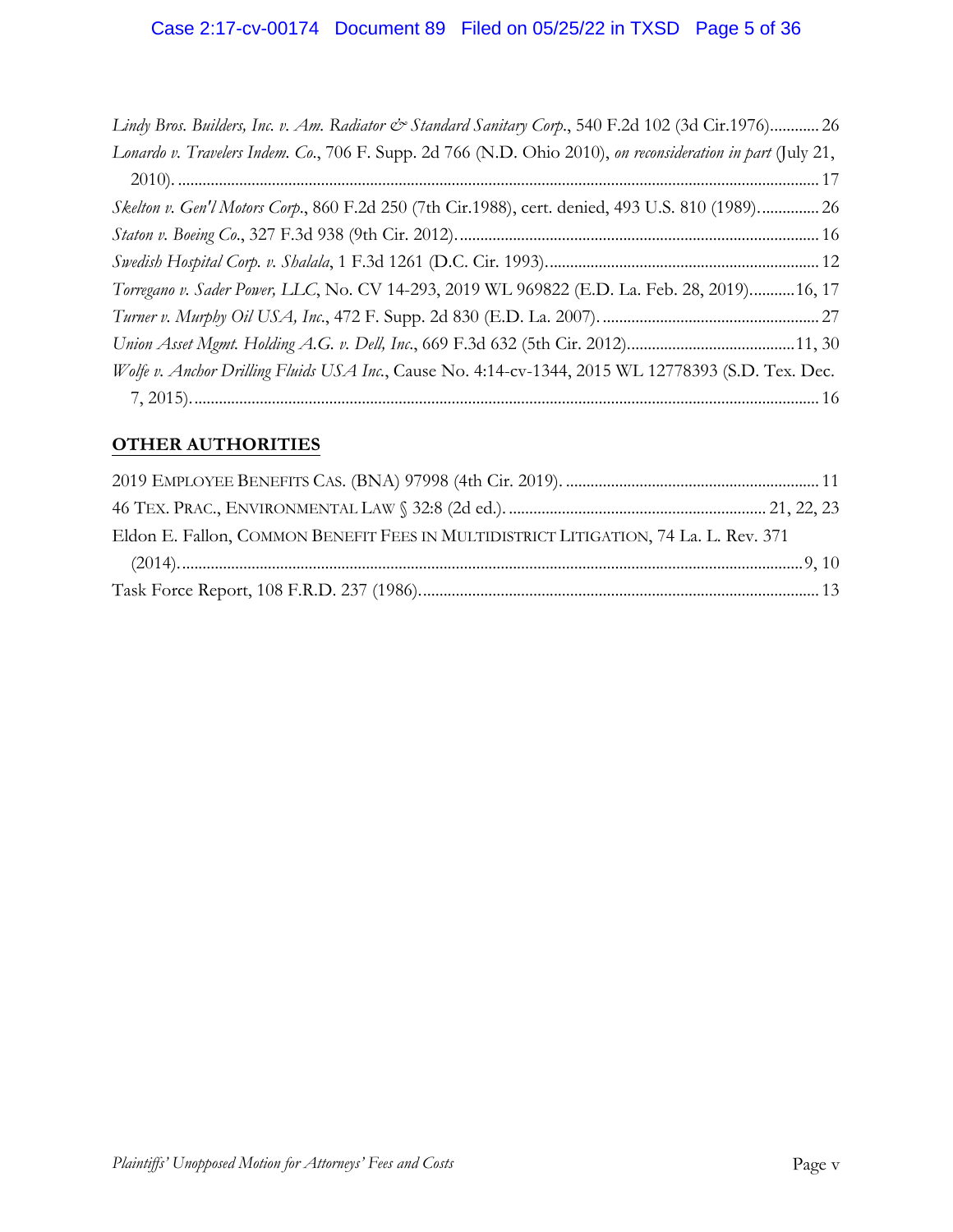# **I. SUMMARY OF ARGUMENT**

Plaintiffs seek to recover their attorneys' fees and costs pursuant to the common benefit doctrine. By and through their counsel ANDERSON ALEXANDER, PLLC, LILES WHITE, PLLC, and FRAZER, PC (collectively, "Class Counsel"), Plaintiffs have tactically and aggressively litigated this matter since May 22, 2017, the inception of litigation against voestalpine Texas, LLC, voestalpine Texas Holding, LLC, and voestalpine US Holding, LLC ("Defendants"). Based on their legal acumen, Class Counsel positioned the litigation for a class-wide resolution that confers significant financial value to the Participating Settlement Class Members. Class Counsel will show that the requested amount for attorneys' fees and costs is reasonable under the "percentage of the fund" theory utilized by this Court and the benchmark percentage of 7.6 percent (7.6%) of the Total Settlement Value is not only appropriate, but is justified by the relevant *Johnson* factors, as confirmed by performing a lodestar cross-check.

## **II. LITIGATION HISTORY**

On May 22, 2017, Class Counsel filed the first of three lawsuits against Defendants for damages allegedly caused by metallic particulate ("black dust" or "dust") migrating from Defendants' La Quinta Plant. *See Chapman, et al. v. voestalpine Texas LLC, et al.*, No. 2:17-cv-00174, ECF No. 1 (S.D. Tex.) ("*Chapman* Litigation"). On January 29, 2019, Class Counsel filed a separate class action against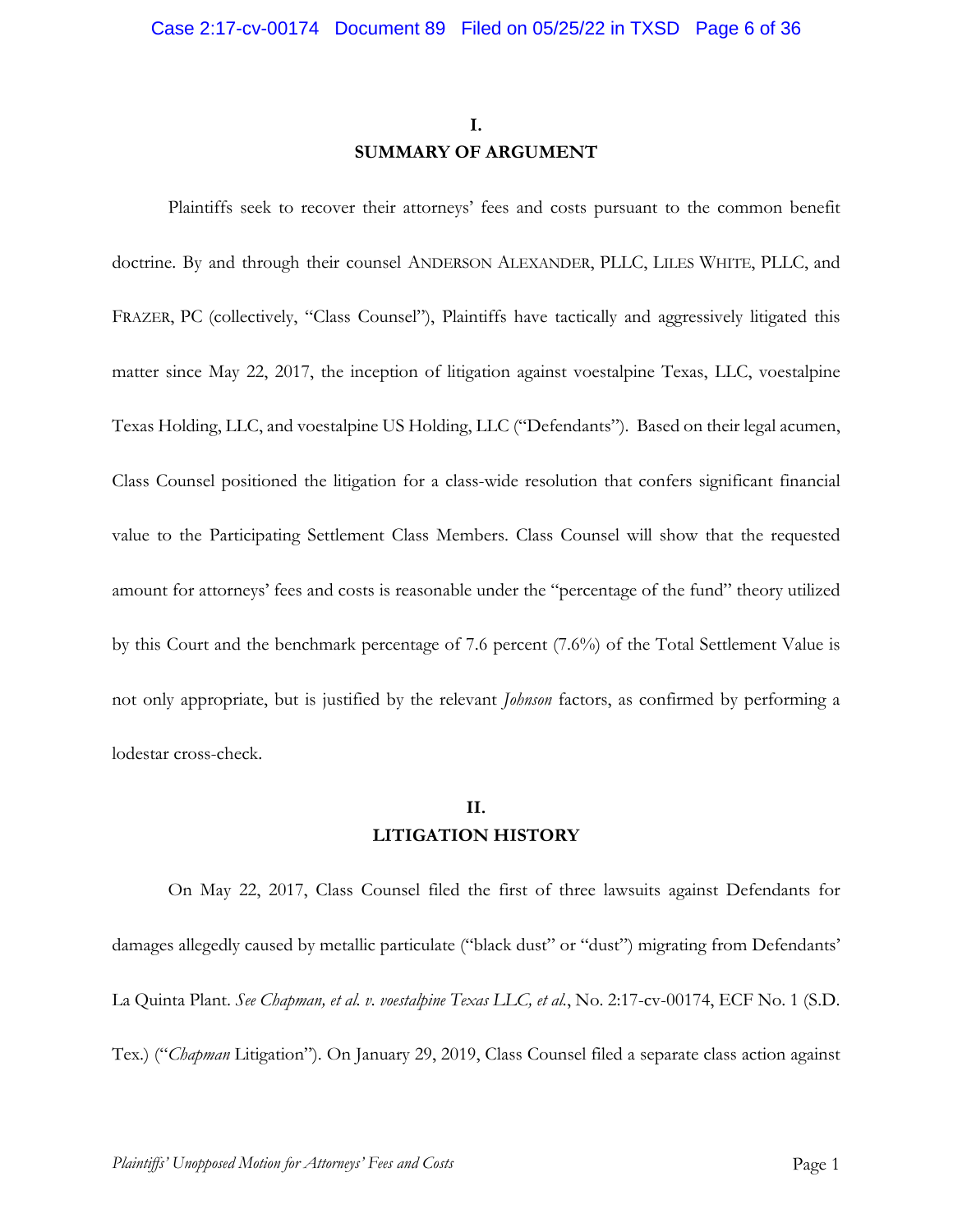## Case 2:17-cv-00174 Document 89 Filed on 05/25/22 in TXSD Page 7 of 36

Defendants seeking injunctive relief along with individual claims for damages to real and personal property on behalf of 149 individuals residing in Portland, Texas and Gregory, Texas. *Abben, et al. v. voestalpine Texas LLC, et al.*, No 2:19-cv-32, ECF No. 1 (S.D. Tex. 2019) ("*Abben* litigation"). The next day, on January 30, 2019, Class Counsel filed a third lawsuit, *Thurmond, et al. v. voestalpine Texas LLC, et al.*, No. 2:19-cv-34, ECF No. 1 (S.D. Tex.) ("*Thurmond* litigation"), as a representative action alleging vehicle damage caused by Defendants' activities at the La Quinta Plant, along with individual claims for injunctive relief. These three filings have now been consolidated into one action before this Court, for settlement purposes only.

During the pendency of these Consolidated Actions, counsel for both Plaintiffs and Defendants (hereinafter referred to as the "Parties") engaged in significant factual discovery and expert investigations. Specifically, the Parties exchanged over 360,343 pages of documents through formal written discovery, over 82,611 documents were subpoenaed from third parties, and an additional 1,677 documents were obtained through Freedom of Information Act requests from third-party entities. The Parties also scheduled a site inspection of Defendants' La Quinta Plant, whereby Class Counsel and Plaintiffs' experts were granted access to the Plant. During that site inspection, Plaintiffs' experts took considerable sampling and documented production activities. In addition to inspecting Defendants' La Quinta Plant, Class Counsel arranged for regular and extensive inspection and sampling from residences and vehicles located within the Class Area over a one-year period.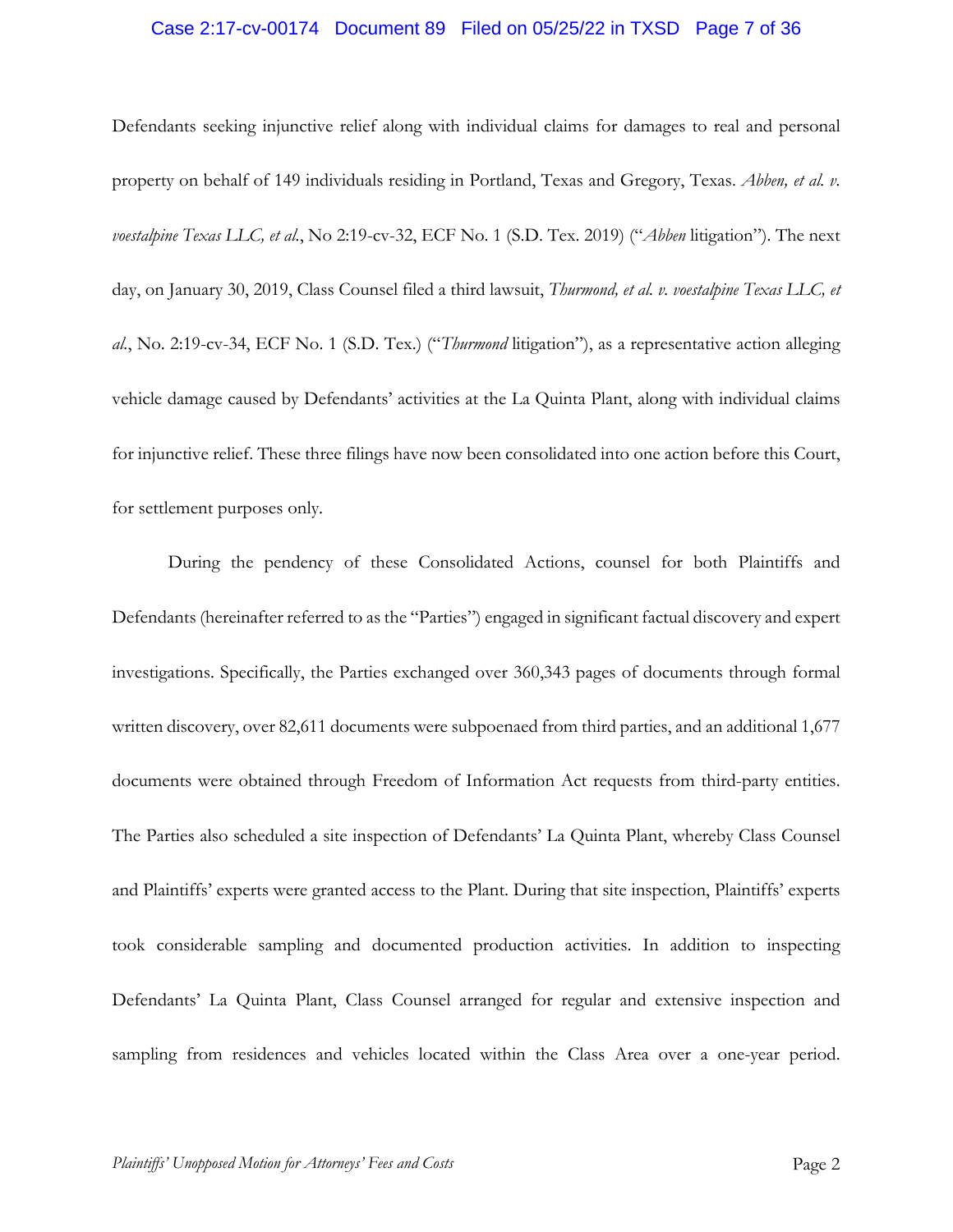## Case 2:17-cv-00174 Document 89 Filed on 05/25/22 in TXSD Page 8 of 36

Defendants likewise retained experts who performed their own independent investigations and sampled evidence from residences and vehicles within the Class Area. In total, the Parties retained twenty-two (22) experts—Plaintiffs retained ten (10) and Defendants retained twelve (12). These experts each subsequently provided comprehensive reports on both liability and damages.

In addition to fully engaging in written and expert discovery, both parties took multiple depositions. Plaintiffs deposed five (5) of Defendants' representatives, including executive officers and department managers of the facility and including one manager of the voestalpine steel division company from Austria, and Defendants deposed thirteen (13) individual plaintiffs from the *Chapman*  Matter. It was only after both sides provided their expert reports (and after Class Counsel filed the Opposed Motion for Class Certification in the *Thurmond* Matter) that the Parties agreed to participate in mediation.

The Parties selected John W. Perry, Jr. with Perry, Balhoff, Mengis, and Burns, L.L.C. to serve as the neutral third-party mediator. The Parties' initial conference with Mr. Perry occurred on June 18, 2019. During that conference the Parties appraised Mr. Perry of the current case posture and created a plan whereby they would work toward formal mediation. Both Plaintiffs and Defendants subsequently had one-on-one meetings with Mr. Perry to discuss the outstanding legal issues they respectively believed would impact the mediation and future case settlement. The Parties engaged in a two-day formal mediation with Mr. Perry in Houston, Texas in September 2020. Although the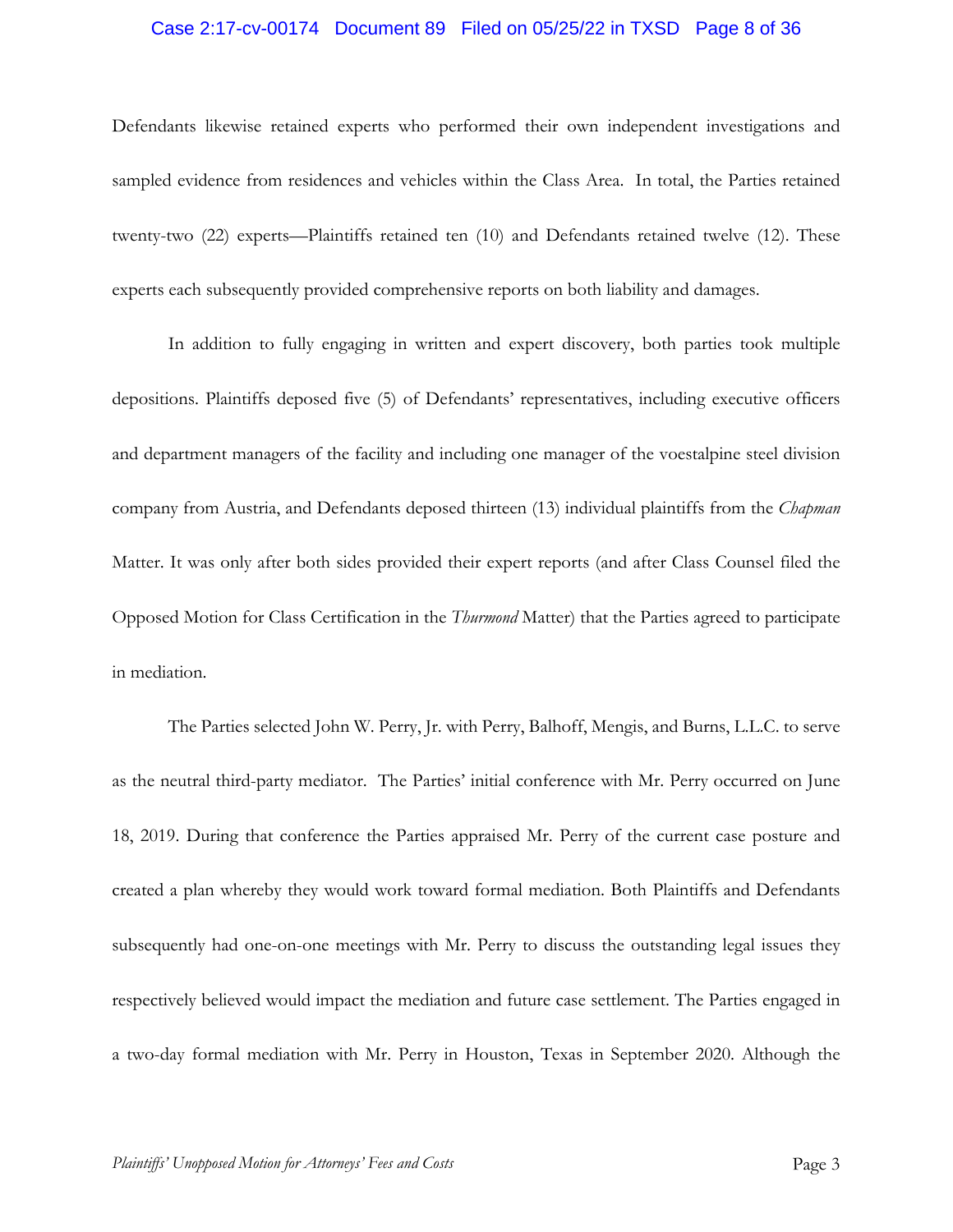## Case 2:17-cv-00174 Document 89 Filed on 05/25/22 in TXSD Page 9 of 36

Parties did not resolve the pending matters during mediation, they continued to maintain further settlement discussions. On September 24, 2020, Mr. Perry provided a Mediator's Proposal to the Parties, which the Parties accepted on September 29, 2020.

On October 11, 2021 the Parties executed the Class Settlement and Release Agreement ("Agreement") before the Court for final approval. *See* ECF No. 84-1. Through that Agreement, Class Counsel seeks compensation for substantial work performed in these cases and reimbursement for the necessary expenditures to bring this consolidated action to the resolution before the Court. Specifically, Class Counsel seeks to recover \$6,730,000.00 in fees—an amount that is less than 8% of the Total Settlement Value to the Class Members.

# **III. ARGUMENT & AUTHORITIES**

### **A. CLASS COUNSEL ARE ENTITLED TO RECOVER THEIR ATTORNEYS' FEES**

"[W]hen a representative party has conferred a substantial benefit upon a class, counsel is entitled to attorneys' fees based upon the benefit obtained." *Jenkins v. Trustmark Nat. Bank*, 300 F.R.D. 291, 306 (S.D. Miss. 2014) (citing *Boeing Co. v. Van Gemert*, 444 U.S. 472, 478 (1980)). The common benefit doctrine provides an exception to the "American Rule," permitting the creation of a common fund for the purpose of paying reasonable attorneys' fees. *See* Eldon E. Fallon, COMMON BENEFIT FEES IN MULTIDISTRICT LITIGATION, 74 La. L. Rev. 371, 374–75 (2014). The common benefit doctrine serves the "twin goals of removing a potential financial obstacle to a plaintiff's pursuit of a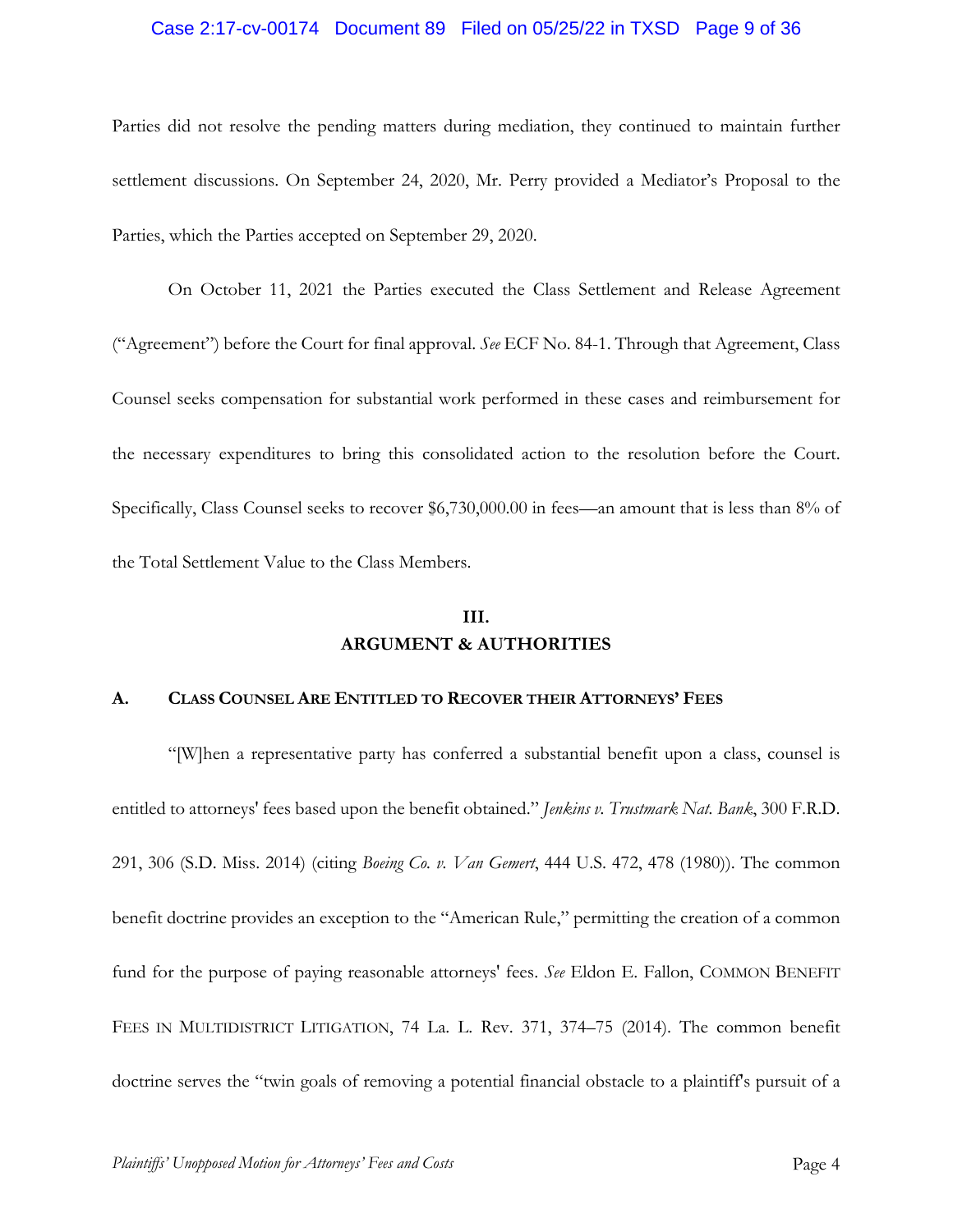## Case 2:17-cv-00174 Document 89 Filed on 05/25/22 in TXSD Page 10 of 36

claim on behalf of a class and of equitably distributing the fees and costs of successful litigation among all who gained from the named plaintiff's efforts." *Jenkins*, 300 F.R.D. at 306 (quoting *In re Gould Sec.*  Litig<sub>1</sub>, 727 F. Supp. 1201, 1202 (N.D.Ill.1989) (citation omitted)). It stems from the premise that "those who receive the benefit of a lawsuit without contributing to its costs are 'unjustly enriched' at the expense of the successful litigant." *Id.* (quoting *Van Gemert*, 444 U.S. at 478). Accordingly, the Supreme Court (and the Fifth Circuit) recognized that "[a] litigant or a lawyer who recovers a common fund for the benefit of persons other than himself or his client is entitled to a reasonable attorney's fee from the fund as a whole." *Id.* at 306–07 (quoting *Barton v. Drummond Co*., 636 F.2d 978, 982 (5th Cir. 1981). As such, the common benefit doctrine is applied in the class action context "to compensate attorneys whose work benefits others similarly situated." *See id.* Fallon, *supra* p. 3 at 375 (recognizing that "[i]n class actions the beneficiary of the common benefit work is the claimant").

Courts also have recognized that common fund recoveries based on contingency fee representation are especially beneficial to employee plaintiffs who may not possess the financial resources to hire counsel on an hourly basis to pursue their claims:

Common fund recoveries are contingent on a successful litigation outcome. Such contingency fees provide access to counsel for individuals who would otherwise have difficulty obtaining representation . . . and transfer a significant portion of the risk of loss to the attorneys taking a case. Access to the courts would be difficult to achieve without compensating attorneys for that risk. Many individual litigants, including the class members here, cannot afford to retain counsel at fixed hourly rates . . . yet they are willing to pay a portion of any recovery they may receive in return for successful representation.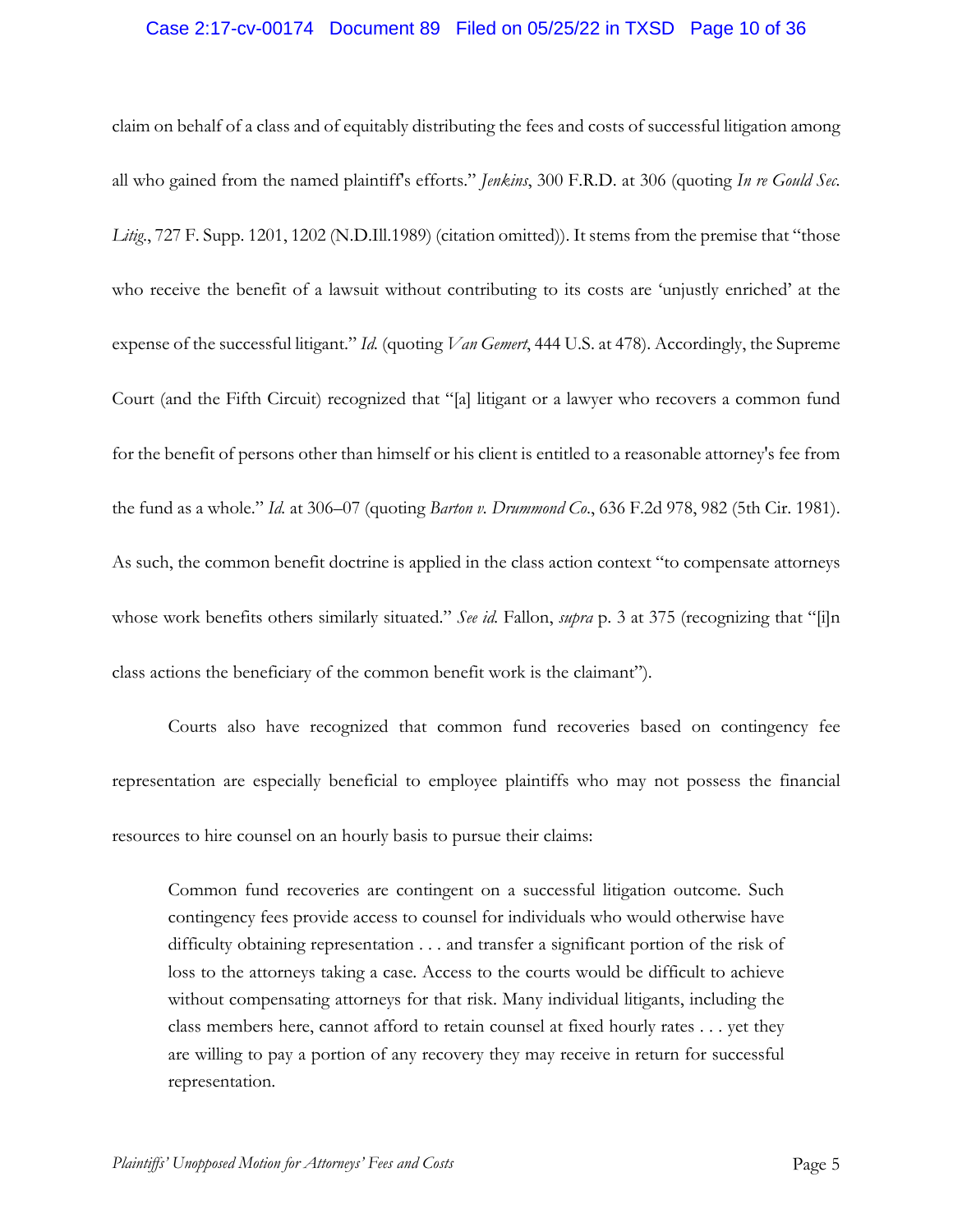## Case 2:17-cv-00174 Document 89 Filed on 05/25/22 in TXSD Page 11 of 36

*Capsolas v. Pasta Res. Inc*., No. 10-cv-5595, 2012 WL 4760910, \*8 (S.D.N.Y. Oct. 5, 2012) (internal citation and quotation omitted); *see also* 2019 EMPLOYEE BENEFITS CAS. (BNA) 97998 (4th Cir. 2019) (recognizing that employee that benefits from a lawsuit without contributing to its costs, would be unjustly enriched at the successful litigant's or lawyer's expense).

In common fund cases such as this one, district courts typically use one of two methods for calculating attorneys' fees:

(1) the percentage method, in which the court awards fees as a reasonable percentage of the common fund; or (2) the lodestar method, in which the court computes fees by multiplying the number of hours reasonably expended on the litigation by a reasonable hourly rate and, in its discretion, applying an upward or downward multiplier.

*Duncan v. JPMorgan Chase Bank, N.A*., No. SA-14-CA-00912-FB, 2016 WL 4419472, at \*13 (W.D. Tex.

May 24, 2016), *report and recommendation adopted*, No. SA-14-CA-912-FB, 2016 WL 4411551 (W.D. Tex.

June 17, 2016) (quoting *Union Asset Mgmt. Holding A.G. v. Dell, Inc*., 669 F.3d 632, 642–43 (5th Cir. 2012) (joining the majority of circuits in allowing district courts the flexibility to choose between the percentage and lodestar methods in common fund cases, with their analyses under either approach informed by the *Johnson* considerations)).

Here, Class Counsel ask this Court to apply the percentage fee method and award approximately  $7.6\%$ <sup>1</sup> of the Total Settlement Value as attorneys' fees.

<sup>1</sup> The requested fee award of \$6,730,000.00 is 7.6% of the Total Settlement Value of \$88,413,036.00 and 40% of the Total Cash Settlement Amount of \$16,825,000.00.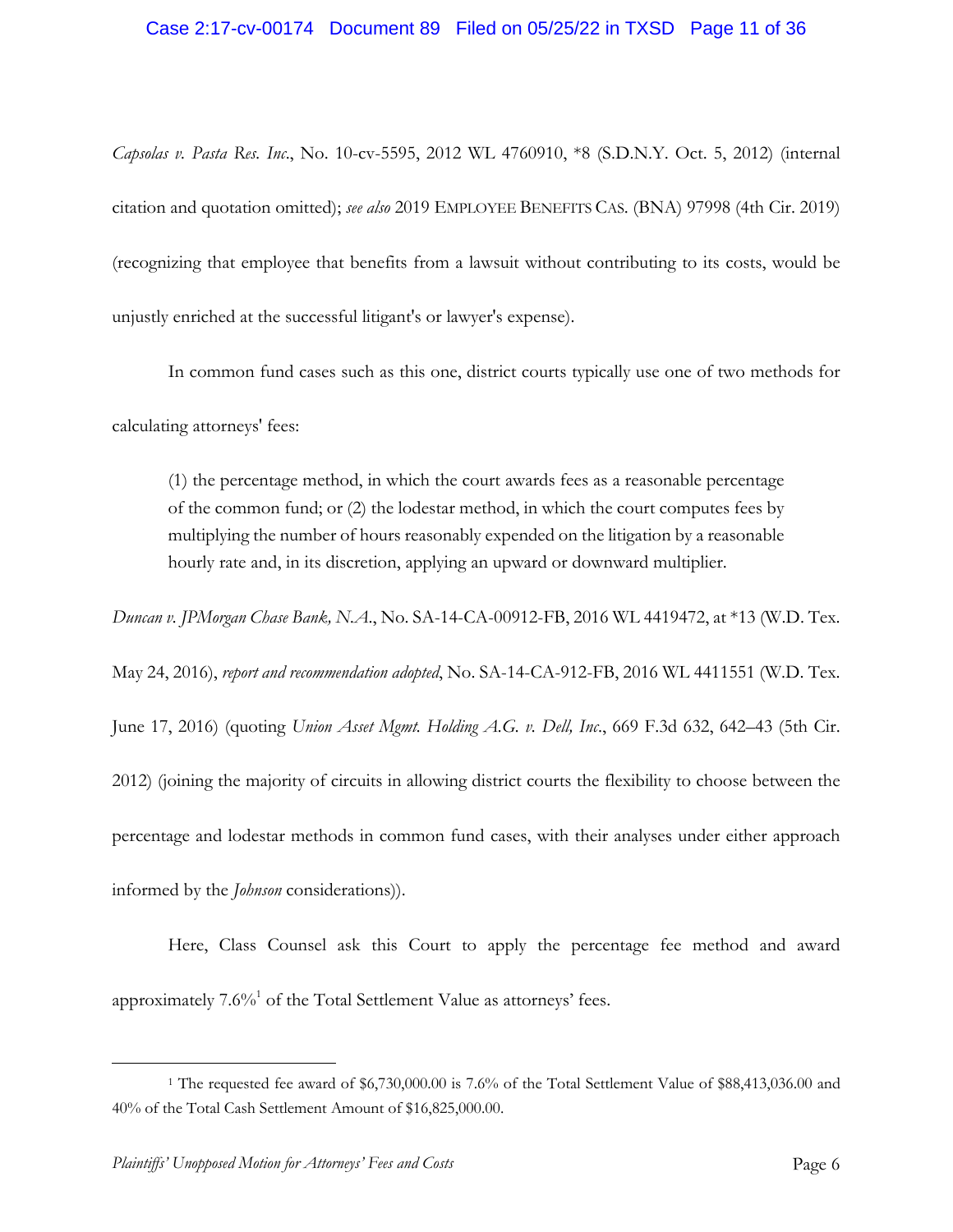# **B. THE "PERCENTAGE OF THE FUND" METHOD IS THE APPROPRIATE METHOD FOR DETERMINING COMMON BENEFIT FEES**

Rule 23 requires that district courts presiding over a class action "must scrutinize the attorneys' fees of class counsel to assure that they are reasonable." *In re Chinese-Manufactured Drywall Prod. Liab. Litig*., 424 F. Supp. 3d 456, 497 (E.D. La. 2020). "Most courts use the percentage of the fund method in awarding fees in common fund class actions." *Di Giacomo v. Plains All Am. Pipeline*, No. CIV.A.H-99-4137, 2001 WL 34633373, at \*5 (S.D. Tex. Dec. 19, 2001) (citing *Camden I Condominium Assoc., Inc. v. Dunkle*, 946 F.2d 768, 774 (11th Cir.1991)("Henceforth in this circuit, attorneys' fees awarded from a common fund shall be based upon a reasonable percentage of the fund established for the benefit of the class."); *Swedish Hospital Corp. v. Shalala*, 1 F.3d 1261 (D.C. Cir. 1993) (holding that in common fund class actions, percentage of the fund method is the only permissible method of award of attorney fees)). The Supreme Court has long recognized that the percentage fee method is a proper method of calculating attorney fees in a common fund case. *See id.* (citing *Blum v. Stenson*, 465 U.S. 886, 900 n. 16 (1984); *Boeing Co. v. Van Gemert*, 444 U.S. at 478 ("[A] lawyer who recovers a common fund for the benefit of persons other than himself or his client is entitled to a reasonable attorney's fee from the fund as a whole.")).

Prominent judges and practitioners explained why attorney fee awards in common fund cases should be based on the percentage fee method in a 1985 Third Circuit Task Force Report. *Di Giacomo*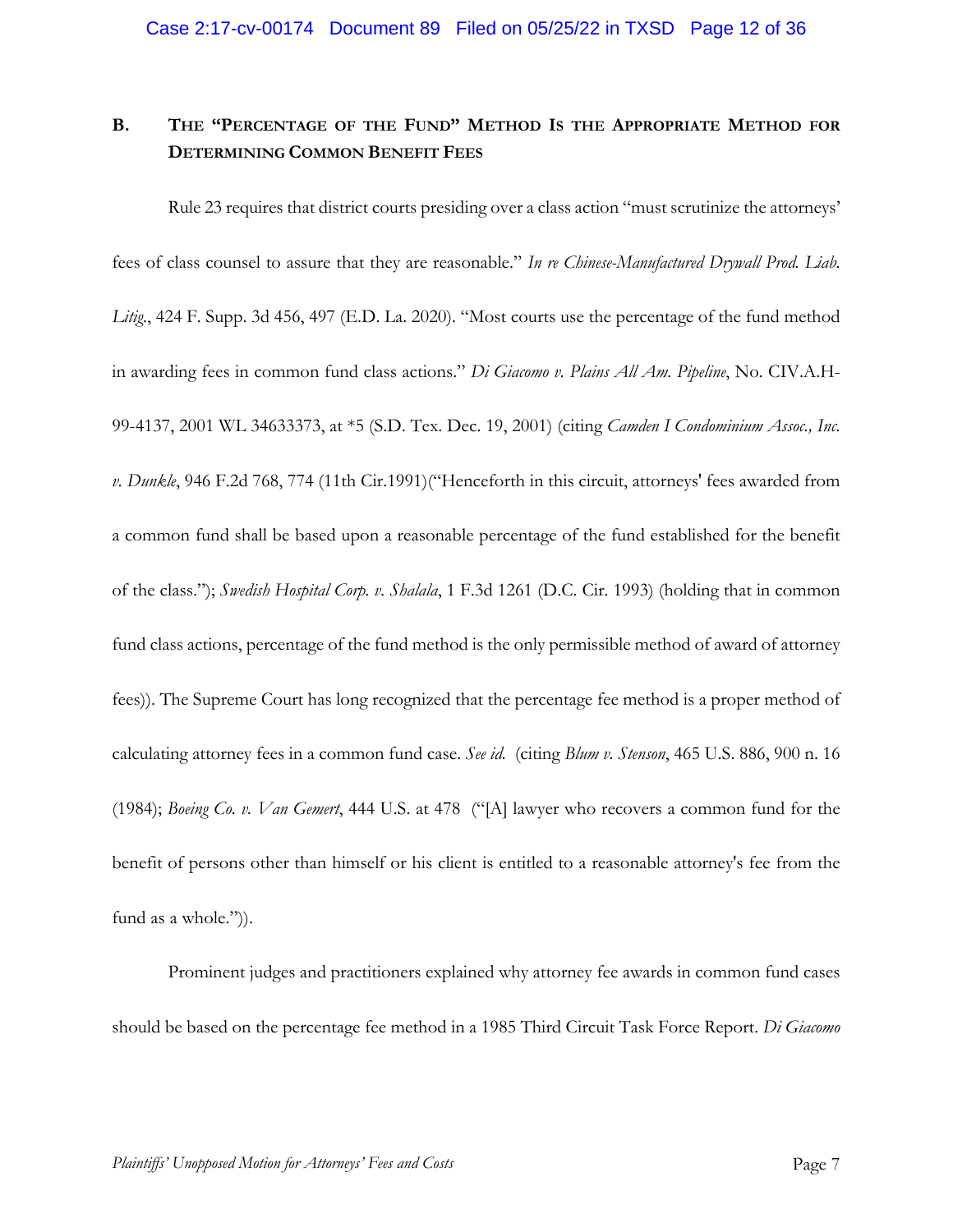## Case 2:17-cv-00174 Document 89 Filed on 05/25/22 in TXSD Page 13 of 36

*v. Plains All Am. Pipeline*, No. CIV.A.H-99-4137, 2001 WL 34633373, at \*6 (S.D. Tex. Dec. 19, 2001).

The Report identified a number of deficiencies with the lodestar method, including:

(1) increasing the workload of the judicial system; (2) lack of objectivity; (3) a sense of mathematical precision unwarranted in terms of the realities of the practice of law; (4) ease of manipulation by judges who prefer to calculate the fees in terms of percentages of the settlement fund; (5) encouraging duplicative and unjustified work; (6) discouraging early settlement; (7) not providing judges with enough flexibility to award or deter lawyers so that desirable objectives, such as early settlement, will be fostered; (8) providing relatively less monetary reward to the public interest bar; and (9) confusion and unpredictability in administration.

*Id.* (citing Task Force Report, 108 F.R.D. 237, 246–49 (1986)). In 2001, a subsequent Third Circuit Task Force issued a draft report again concluding that attorney fee awards in common fund cases should be based on the percentage of fund, rather than lodestar, approach. *Id.* Despite the apparent advantages of the percentage fee method over the lodestar method in common fund cases, the law in the Fifth Circuit is not clear in which method is approved. *In re Combustion, Inc.*, 968 F. Supp. 1116, 1135 (W.D. La. 1997).

That said, district courts in the Fifth Circuit have applied a hybrid approach, "using some combination of a percentage and a 'lodestar check."" In re Enron Corp. Sec., Derivative & ERISA Litig., 586 F. Supp. 2d 732, 751 (S.D. Tex. 2008) (quoting *In re Educ. Testing Serv. Praxis Principles of Learning and Teaching: Grades 7–12 Litig.*, 447 F.Supp.2d 612, 629 (E.D. La. 2006) ("Under Fifth Circuit law, the Court has the flexibility to calculate fees based on the percentage method as long as it combines its determination with some analysis under the lodestar method.").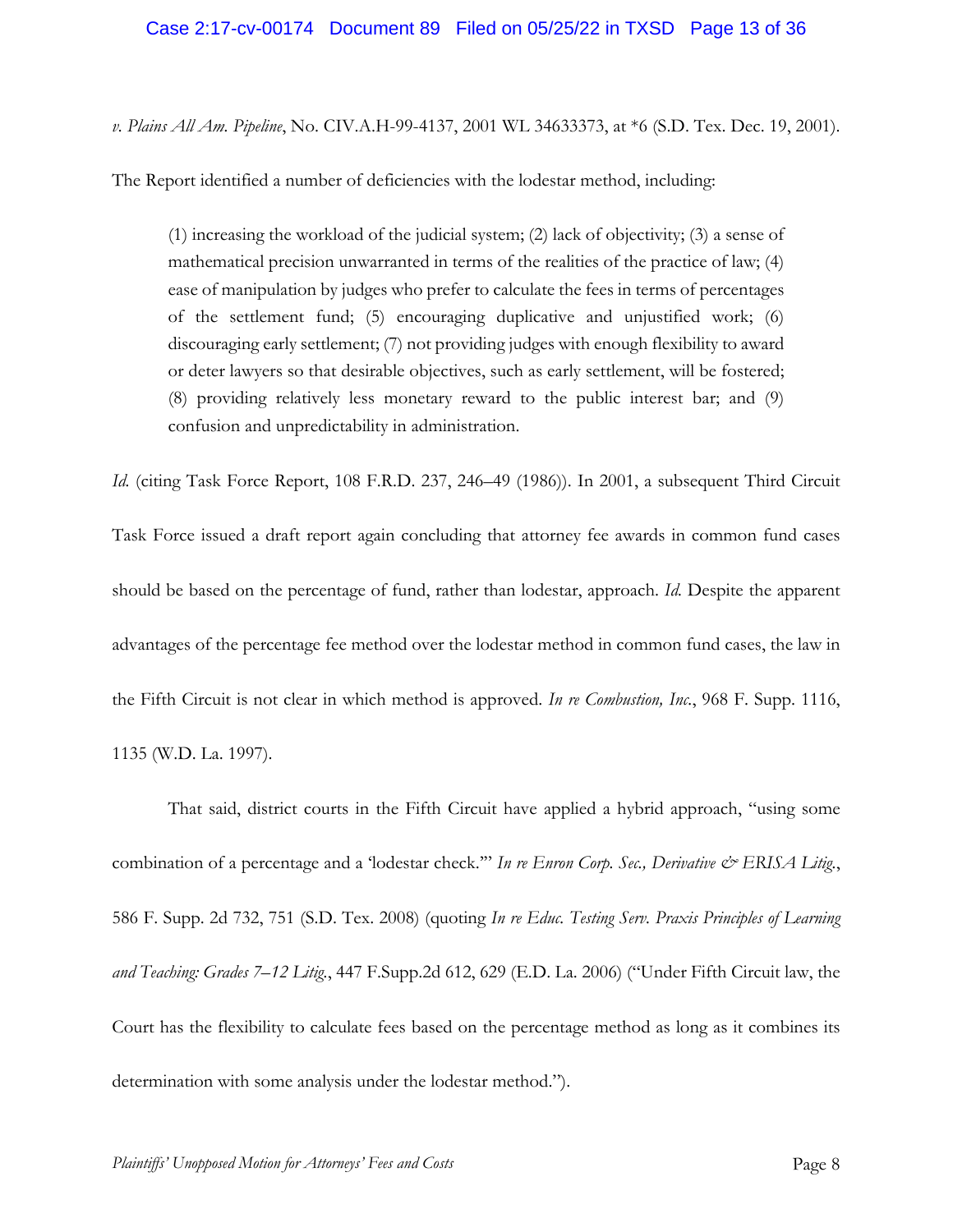## Case 2:17-cv-00174 Document 89 Filed on 05/25/22 in TXSD Page 14 of 36

"A cross-check is performed by dividing the proposed fee award by the lodestar calculation, resulting in the lodestar multiplier." *Id.* (quoting *In re AT & T Corp.*, 455 F.3d 160, 164 (3d Cir. 2006)). "The multiplier represents the risk of the litigation, the complexity of the issues, the contingent nature of the engagement, the skill of the attorneys, and other factors." *Id.* (quoting *In re Global Crossing Sec. & ERISA Litig*., 225 F.R.D. 436, 468 (S.D.N.Y. 2004)). The "multiplier need not fall within any predefined range as long as the district court justifies the award." *Id.* 

The lodestar cross-check serves the purpose of alerting the trial judge that when the multiplier is too great, the court should reconsider its calculation under the percentageof-recovery method, with an eye toward reducing the award. Even when the lodestar method is used only as a cross-check, courts must take care to explain how the application of a multiplier is justified by the facts of a particular case.

*Id.* (quoting *In re Prudential Ins. Co. America Sales Practice Litig. Agent Actions*, 148 F.3d 283, 333 (3d Cir.

1998)).

## **C. THE REQUESTED ATTORNEYS' FEES ARE REASONABLE**

## **1. Valuation of Benefit to the Class and Determination of Benchmark Percentage**

Class Counsel have negotiated settlement terms immensely favorable to the Class Members. In addition to a Total Cash Settlement Amount of  $$16,825,000.00^2$  to be divided among the Participating Settlement Class Members who timely returned their claim forms, Class Counsel also

<sup>2</sup> Out of the Total Cash Amount will also come Class Counsel's attorneys' fees and costs, the Service Awards for the Representative Plaintiffs, and the Special Master's fees (to the extent they are not covered by the separate \$250,000.00 Defendants paid toward the administration of the Settlement Agreement.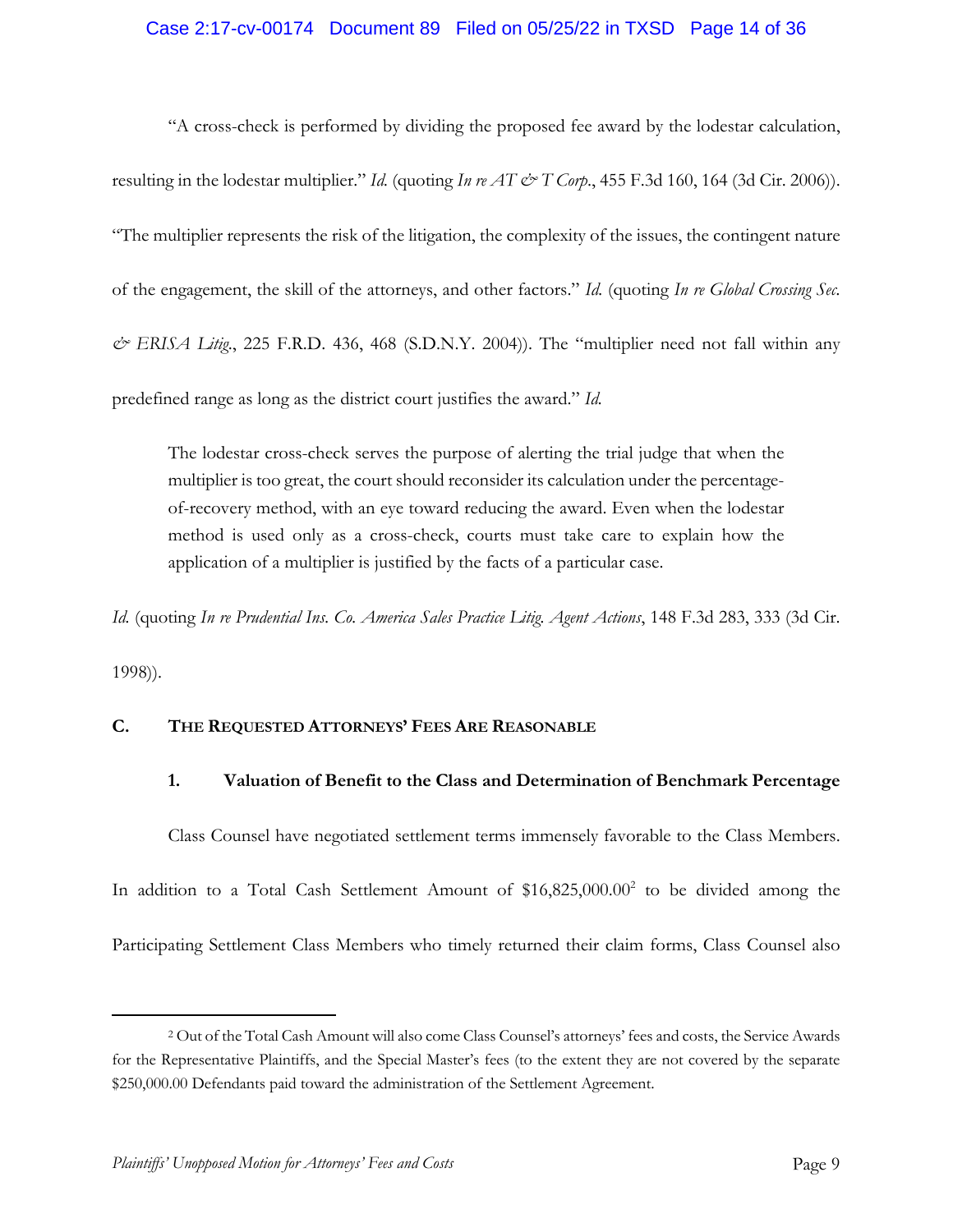## Case 2:17-cv-00174 Document 89 Filed on 05/25/22 in TXSD Page 15 of 36

obtained significant remedial measures to alleviate (if not eliminate) the emission of black dust from Defendants' facility in the future. Specifically, and as outlined in Exhibit H to the Agreement, Defendants have spent  $$50,740,967.00$  performing Remedial Measures<sup>3</sup> since Plaintiffs filed this lawsuit in May of 2017. *See* 84-1, at Ex. H. Pursuant to the Parties' negotiated Agreement, Defendants have agreed to incur an additional \$20,847,069.00 in expense performing further remediation and mitigation projects for the benefit of all Class Members through 2023. *Id.* In total, these remediation expenses add an additional \$71,588,036.00 in value to the settlement before this Court. *Id.* Moreover, the remedial benefits apply to the Class Members as a whole, by stopping the problem at its literal source. In total, the Total Cash Settlement Amount and the Remedial Measure Value provide a \$88,413,036.00 benefit to the Class Members.<sup>4</sup> Class Counsel seek 7.6% of that amount, or \$6,730,000.00, in fees.

<sup>3</sup> Remedial Measures is defined to include "those past, present, and future improvements, modifications, and procedures that Defendants have taken, are taking, and/or will continue to take to minimize, mitigate, or eliminate the migration of Dust from the Facility offsite, including to the Class Area. *See* ECF No. 86-1, at Ex. H.

<sup>4</sup> It is appropriate to include the Remedial Measure Value in consideration of the common fund because it conveys a concrete benefit on the Class Members. *See In re Heartland Payment Sys., Inc. Cust. Data Sec. Breach Litig.*, 851 F. Supp. 2d 1040, 1080 (S.D. Tex. 2012) (recognizing that the fee award should be based only on benefits delivered to Class Members, including benefits not directly paid to Class Members); *Fitzhenry-Russell v. Coca-Cola Co.*, No. 5:17 cv-00603-EJD, 2019 WL 11557486, at \*8 (N.D. Cal. Oct. 3, 2019) (recognizing that the benchmark should include monetary and non-monetary benefits to the class) (citing *Staton v. Boeing Co*., 327 F.3d 938, 974 (9th Cir. 2012) ("[W]here the value to individual class members of benefits deriving from injunctive relief can be accurately ascertained . . . courts [may] include such relief as part of the value of a common fund for purposes of applying the percentage method . . . ."); *Harris v. Chevron USA, Inc.*, No. 6:19-cv-00355-SPS, 2020 WL 818764, at \*3 (E.D. Okla. Feb. 27, 2020); *Fager v. Centurylink Comm'cns*, No. 14- cv-00870, 2015 WL 13357867, at \*3 (D.N.M. June 25, 2015) (collecting cases), *aff'd by* 854 F.3d 1167 (10th Cir. 2016); *see also Boeing Co. v. Van Gemert*, 444 U.S. at 479. (explaining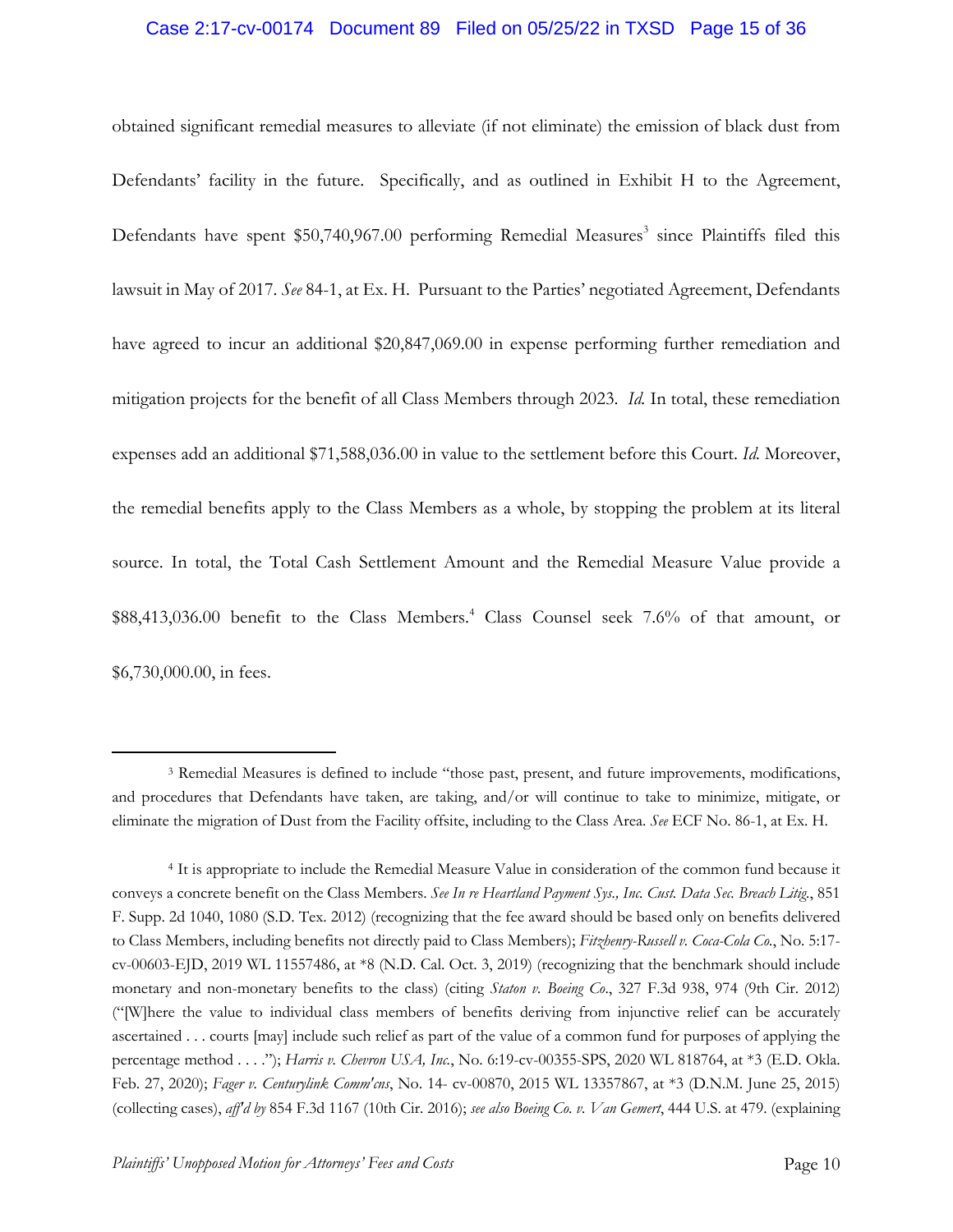## Case 2:17-cv-00174 Document 89 Filed on 05/25/22 in TXSD Page 16 of 36

"No general rule can be articulated on what is a reasonable percentage of a common fund." *Jenkins*, 300 F.R.D. at 307 (quoting *Bethea v. Sprint Commc'ns Co. L.*P., No. 3:12-CV-322-CWR-FKB, 2013 WL 228094, at \*3 (S.D. Miss. Jan. 18, 2013)). Nonetheless, it is typical for fee awards to fall between a lower end of 20% and an upper end of 50%. *See id.* Fifty percent "is the upper limit on a reasonable fee award to assure that fees do not consume a disproportionate part of the recovery obtained for the class, though somewhat larger percentages are not unprecedented." *Torregano v. Sader Power, LLC*, No. CV 14-293, 2019 WL 969822, at \*3 (E.D. La. Feb. 28, 2019) (quoting *Combustion, Inc*., 968 F. Supp. at 1133 (citing *Camden I Condominium Assn. v. Dunkle*, 946 F.2d 768 (11th Cir. 1991)); *see also Wolfe v. Anchor Drilling Fluids USA Inc.*, Cause No. 4:14-cv-1344, 2015 WL 12778393 (S.D. Tex. Dec. 7, 2015) (approving an award of 40% of the common fund). "Further, cases in which courts have found considerably lower percentage awards appropriate tend to be 'mega cases,' with common funds exceeding \$100 million." *See Lonardo v. Travelers Indem. Co*., 706 F. Supp. 2d 766, 791 (N.D. Ohio 2010), *on reconsideration in part* (July 21, 2010)*.*

Here, the requested benchmark percentage of 7.6% is *well* below percentages awarded in class actions in the Fifth Circuit, even were it to qualify for in the "mega fund" context. The requested

that, in common fund cases, the fee to be awarded should be based on "the full value of the benefit to each absentee member").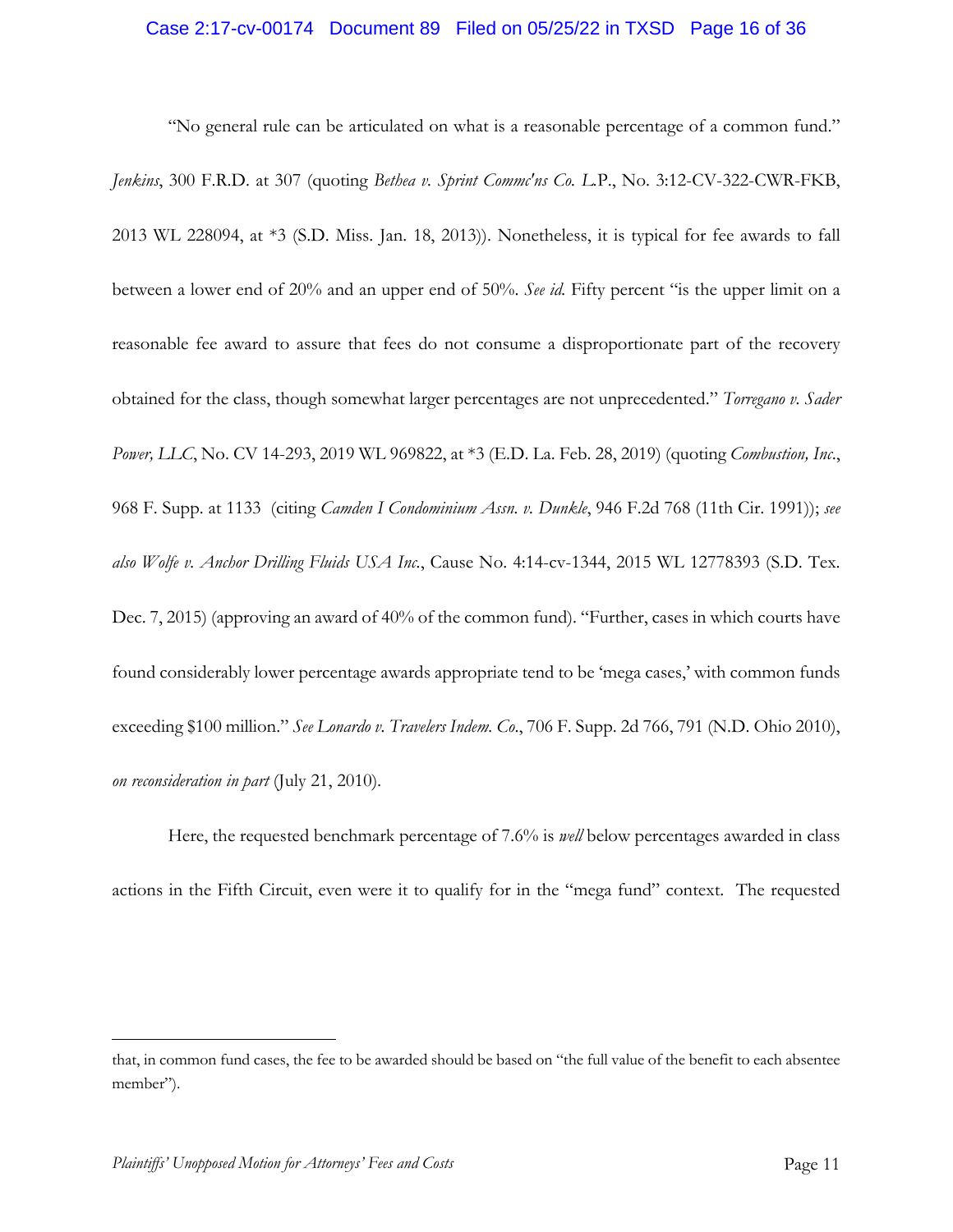## Case 2:17-cv-00174 Document 89 Filed on 05/25/22 in TXSD Page 17 of 36

percentage is therefore reasonable and appropriate for this case.<sup>5</sup> The Class Members are receiving a *significant* value and will benefit from Defendants' mitigation and remediation activities and—for those Class Members who returned their Claim Forms—a cash award ranging from \$500.00 to over \$10,000.00. *See* ECF No. 87-1.

## **2. The Johnson Factors Reinforce the Benchmark Percentage**

Upon determining the appropriate benchmark percentage, district courts apply the factors enumerated in *Johnson v. Georgia Highway Express, Inc.*, to determine whether an adjustment to the benchmark is warranted. *See In re Chinese-Manufactured Drywall Prod. Liab. Litig*., 424 F. Supp. 3d at 500.

#### **a. Time and Labor Required**

Class Counsel have logged approximately 9,468.5 hours of work litigating these complex consolidated actions over the previous five years. *See* Declaration of Austin Anderson, filed at ECF No. 87-2 at p. 7; *See* Declaration of Stuart White, filed at ECF No. 87-8. Litigating complex environmental class actions like this one involves scrutiny of hyper-fact intensive issues that require a large time investment and substantial discovery and expert evaluation, in addition to counsel's skill and experience.

<sup>5</sup> Even looking only at the Total Cash Settlement Amount, Class Counsel's requested fee of \$6,730,000.00 is 40%, and well within the range of acceptable percentages awarded in the Fifth Circuit. *See Torregano v. Sader Power, LLC*, No. CV 14-293, 2019 WL 969822, at \*3 (E.D. La. Feb. 28, 2019) (quoting *Combustion, Inc*., 968 F. Supp. at 1133 (W.D. La. 1997) (citing *Camden I Condominium Assn. v. Dunkle*, 946 F.2d 768 (11th Cir. 1991)).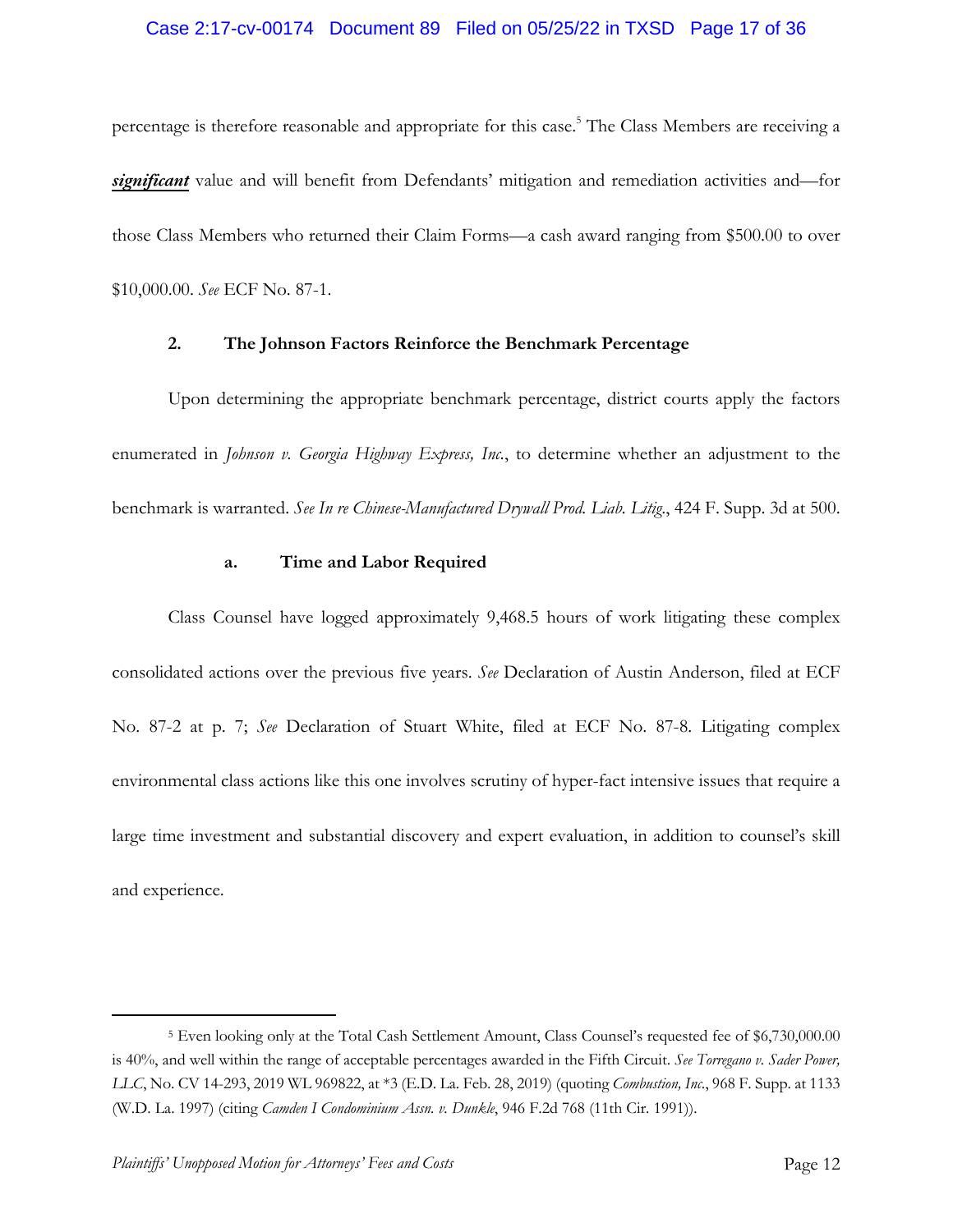## Case 2:17-cv-00174 Document 89 Filed on 05/25/22 in TXSD Page 18 of 36

As previously discussed, Class Counsel aggressively litigated these consolidated actions from the outset to place them in a position for class-wide resolution. Beginning in May 2017, Class Counsel responded to the general outcry from the citizens of the Gregory/Portland area and took decisive legal action—filing a comprehensive class action complaint in this Court. *See* ECF No. 1. Class Counsel then simultaneously began working with the community members to ascertain the full scope of the harm inflicted while pressing Defendants on critical issues related to facility inspections and discovery.

Plaintiffs amended their complaint multiple times to reflect the additional insight obtained through discovery and ensure that all possible avenues of liability were fully explored. To that end, in 2019, Class Counsel filed two additional actions against Defendants seeking separate relief—the *Thurmond* litigation sought certification of a class action for damage to vehicles and the *Abben* litigation included the individual claims of those members who had reached out to Class Counsel as a result of their community outreach.

Over the course of the litigation, the Parties retained a combined twenty-two (22) experts on both liability and damages and engaged in independent and intensive testing and inspections throughout the Class Area. While the expert discovery was underway, the Parties also engaged in full written discovery. Class Counsel propounded comprehensive discovery on Defendants and responded to extensive discovery Defendants served on certain Plaintiffs. In all 360,343 pages documents were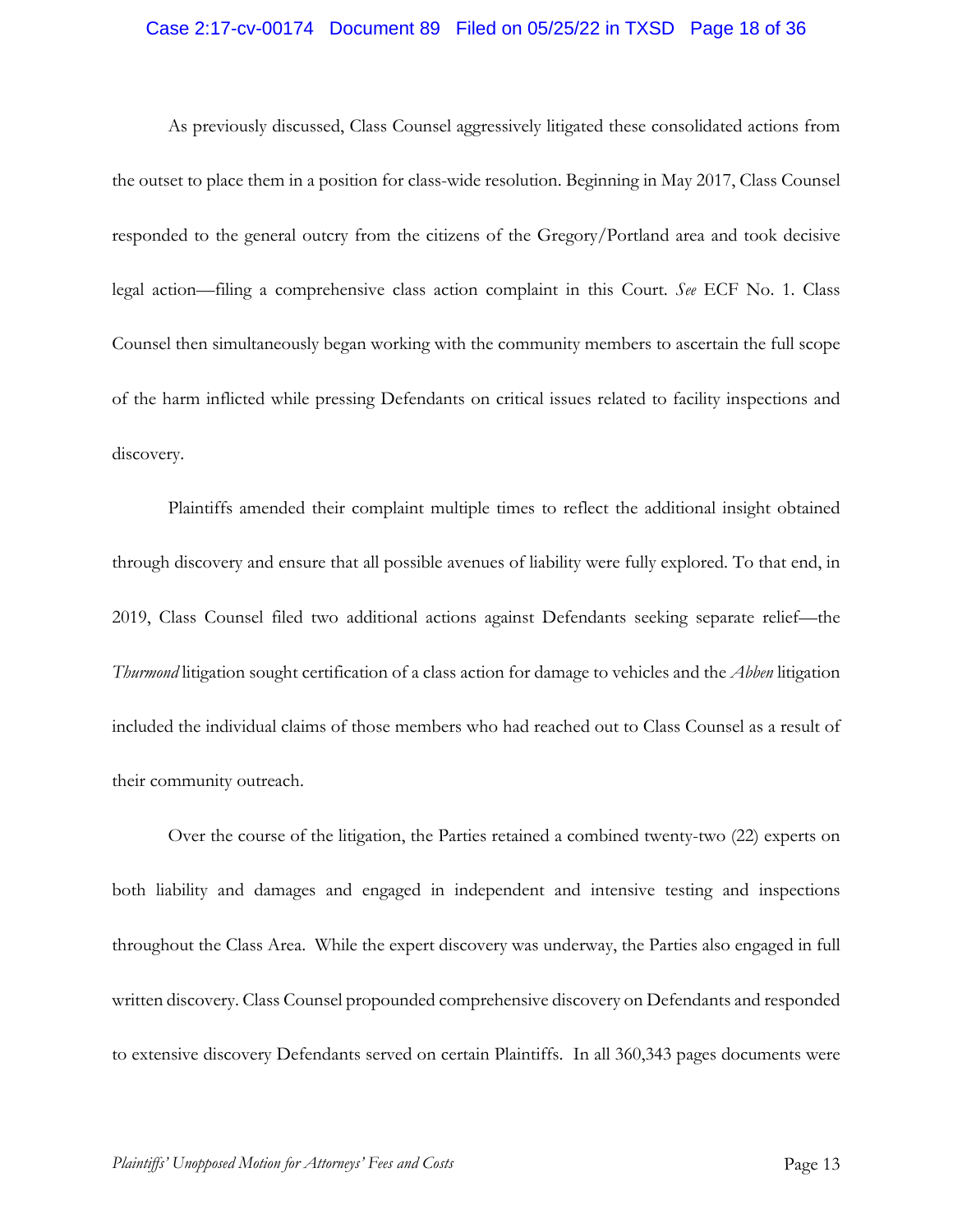## Case 2:17-cv-00174 Document 89 Filed on 05/25/22 in TXSD Page 19 of 36

exchanged by the parties through formal discovery and another 84,288 relevant documents were obtained through third parties, either through subpoenas or Freedom of Information Act Requests. These documents were reviewed, analyzed, and indexed in preparation for the ensuing depositions of Defendants' corporate representative(s) and key employees at Defendants' facility, expert evaluation, and with an eye toward trial on the merits. During the discovery period Defendants also took the depositions of thirteen (13) Plaintiffs. The Parties took eighteen (18) depositions, total.

After the close of discovery Class Counsel utilized the comprehensive discovery conducted to date to move for the certification of a Rule 23 class action in the *Thurmond* litigation. It was after Class Counsel formally moved to certify the class that settlement discussions ramped up and the Parties eventually negotiated the Agreement before this Court today. For the five years that Class Counsel has been litigating these consolidated actions against Defendants, there were little to no times of inactivity. Instead, Class Counsel worked relentlessly to position this case for resolution—either through settlement or trial.

#### **b. Novelty and Difficulty of Question Presented by the Case**

The legal issues in this case presented unique questions of law arising in the environmental emission context. Specifically, Representative Plaintiffs, on behalf of the Class Members, sought both injunctive relief and actual damages for Defendants' allegedly tortious actions related to the emission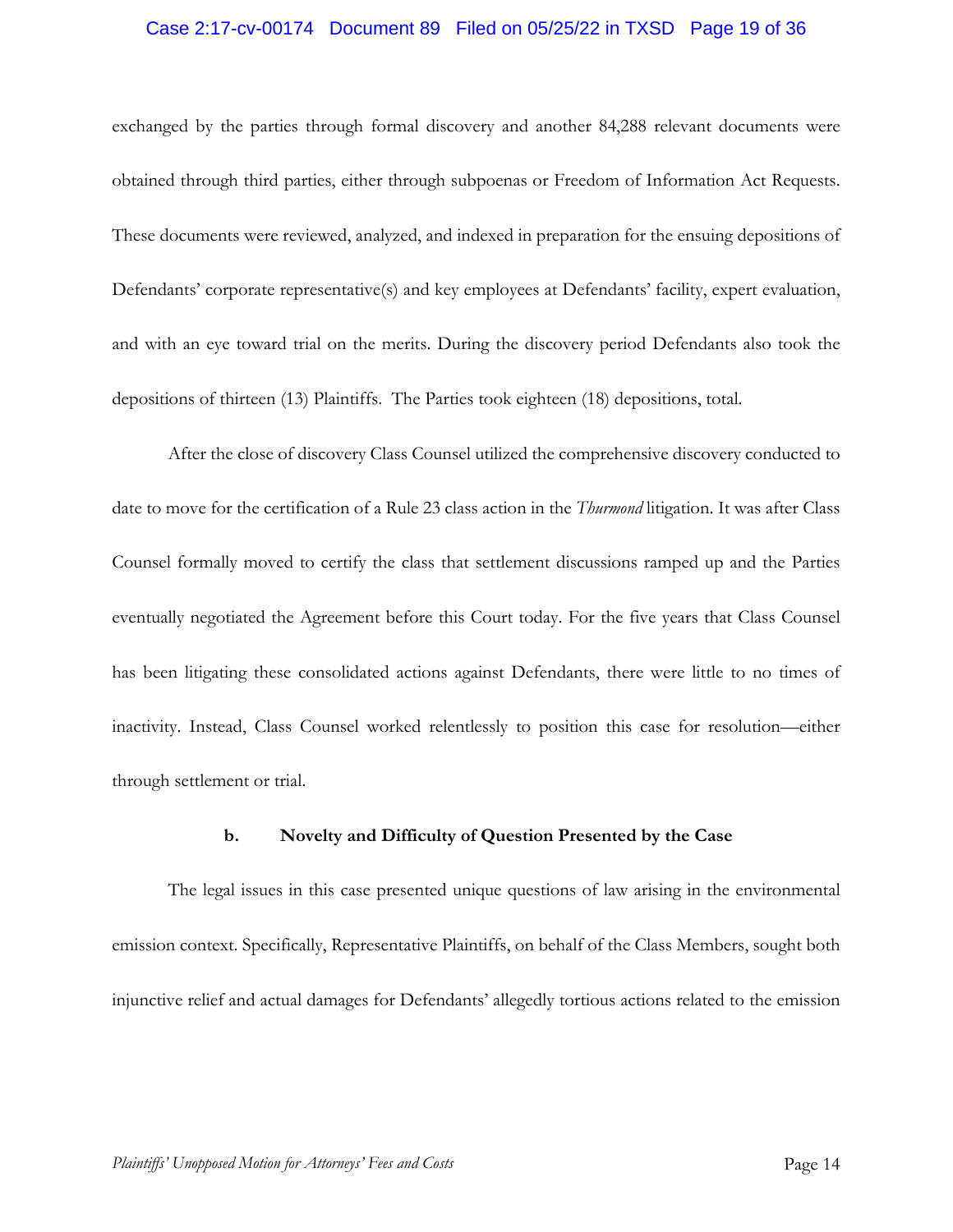## Case 2:17-cv-00174 Document 89 Filed on 05/25/22 in TXSD Page 20 of 36

of black dust from its Facility. Both forms of relief include complex legal hurdles that Class Counsel was (and would have continued to be) required overtime to obtain success on the merits.

Looking first to the requested injunctive relief, Class Counsel defended this Court's jurisdiction to *entertain* the availability of a permanent injunction in light of the highly complex regulatory framework maintained by the Texas Commission on Environmental Quality ("TCEQ"). *See* ECF Nos. 58–59 (Defendants' Motion to Dismiss or Alternatively Stay, Plaintiffs' Permanent Injunction Claim and Memo in Support); ECF No. 65 (Plaintiffs' Response to Defendants' Motion to Dismiss/Stay); ECF No. 66 (Defendants' Reply) and ECF No. 67 (Order denying Defendants' Motion).

There, this Court addressed the Parties weighty legal arguments including challenges to its jurisdiction, ripeness, and the availability of injunctive relief. *See* ECF No. 67. In finding that Plaintiffs' claims for injunctive relief were viable, the Court recognized that they encompassed many of the legal arguments Plaintiffs made since the inception of the lawsuit—changing only the measure of relief sought.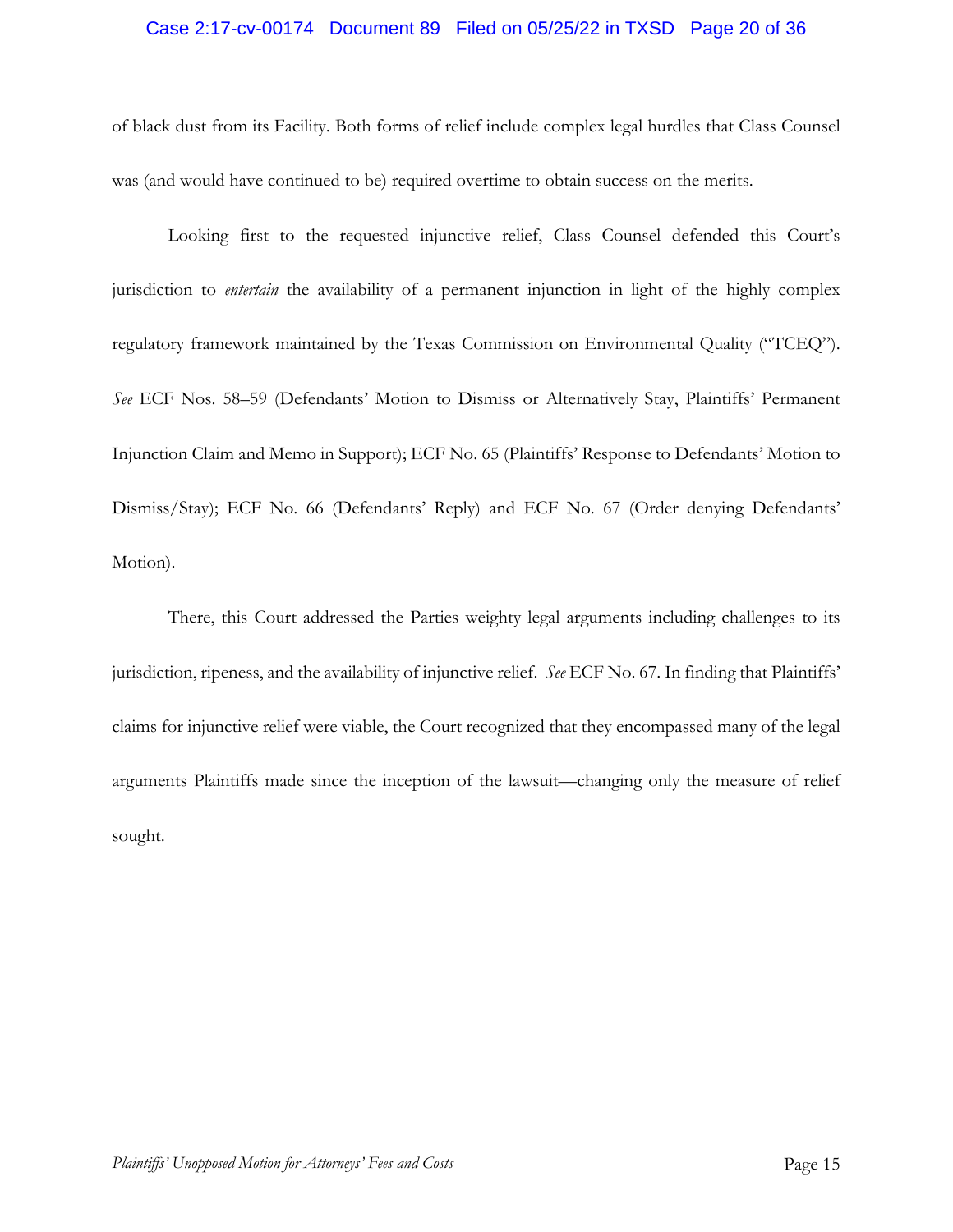Injunctive relief is merely a remedy available, for instance, to address a trespasser's invasion of land, destruction of an owner's use and enjoyment, and repeated or continuing trespass for which legal remedies are inadequate. Beathard Joint Venture v. West Houston Airport Corp., 72 S.W.3d 426, 432 (Tex. App.-Texarkana 2002, no pet.) (injunctive relief for trespass of this kind is appropriate upon showing of imminent harm, irreparable damages, and inadequate remedy at law); City of Arlington v. City of Fort Worth, 873 S.W.2d 765, 769 (Tex. App.-Fort Worth 1994, writ dism'd) (denying relief, but recognizing appropriate bases for granting it). Such relief is also available to redress a nuisance, depending on the balance of the harm from the operation of a facility against the harm to the facility owners and public. 1717 Bissonnet, LLC v. Loughhead, 500 S.W.3d 488, 500 (Tex. App.--Houston [14th Dist.] 2016, no pet.) (denying injunctive relief); Hot Rod Hill Motor Park v. Triolo, 276 S.W.3d 565, 568 (Tex. App.-Waco 2008, no pet.) (affirming injunction preventing operation of a race track).

*Id.* at p. 3. While a decision regarding the propriety of a permanent injunction was nullified by the Parties' settlement, the subsequent remedial measures Defendants have implemented (and have agreed to implement in the future) provide much of the injunctive relief sought by Plaintiffs. *See* ECF No. 84-1, Ex. H.

In addition to their claim for a permanent injunction, Plaintiffs also sought to recover damages for their trespass and nuisance claims. The Texas Practice Series on Environmental Law highlights some of the complexities Plaintiffs would face navigating these claims to their conclusion—and potentially defending their verdict on appeal. *See generally* 46 TEX. PRAC., ENVIRONMENTAL LAW § 32:8 (2d ed.).

To prevail on their nuisance claims (and uphold their damages on appeal), Plaintiffs would have to show that Defendants "actually intended or desired to create an interference on the [Plaintiffs'] land that they claim was a nuisance or actually knew or believed that an interference would result." *See*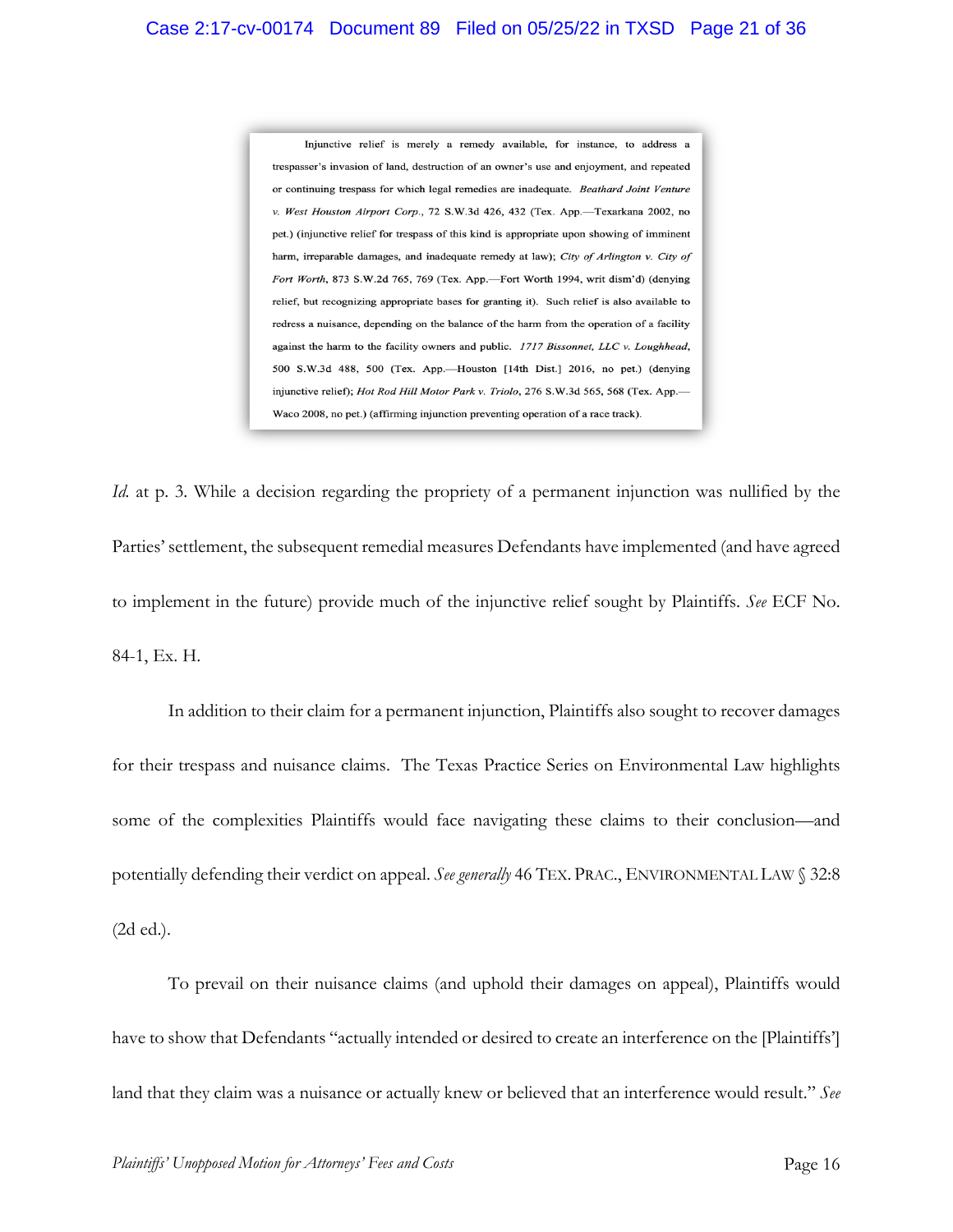## Case 2:17-cv-00174 Document 89 Filed on 05/25/22 in TXSD Page 22 of 36

*Aruba Petroleum, Inc. v. Parr*, No. 05-14-01285-CV, 2017 WL 462340, at \*2 (Tex. App.—Dallas, Feb. 1, 2017, no pet.). (reversing a jury verdict and rendering in favor of defendants upon finding that there was no legally sufficient evidence that the defendant intentionally created or maintained a condition that interfered with the plaintiffs use and enjoyment of their property).

There is also a distinction between permanent and temporary nuisances that affects the measure of available damages. "Generally, when a nuisance is temporary, the landowner may recover only lost use and enjoyment that has already accrued. Conversely, if a nuisance is permanent, the owner may recover lost market value—a figure that reflects all losses from the injury, including lost rents expected in the future. *See, e.g., Crosstex N. Texas Pipeline, L.P. v. Gardiner*, 505 S.W.3d 580, 610 (Tex. 2016) (internal quotations omitted). While Plaintiffs plead their claims in the alternative, in the likely event a jury found Defendants' operations create permanent nuisance, Plaintiffs would be left trying to establish their "lost market value" as their measure of damages, which may prove difficult due to the rise of home values in the real estate market. *See id.*

The path to success on Plaintiffs' trespass claims was equally fraught with legal pitfalls. In Texas, trespass is defined as "an intentional physical interference with the exclusive possession of property." 46 TEX. PRAC., ENVIRONMENTAL LAW § 32:8(c). "Trespass is a tort that requires a showing of intent before a court will impose liability. *Id.* Although the Fifth Circuit has held that, under Texas law, contamination of property by emission of airborne particulates constitutes a trespass, subsequent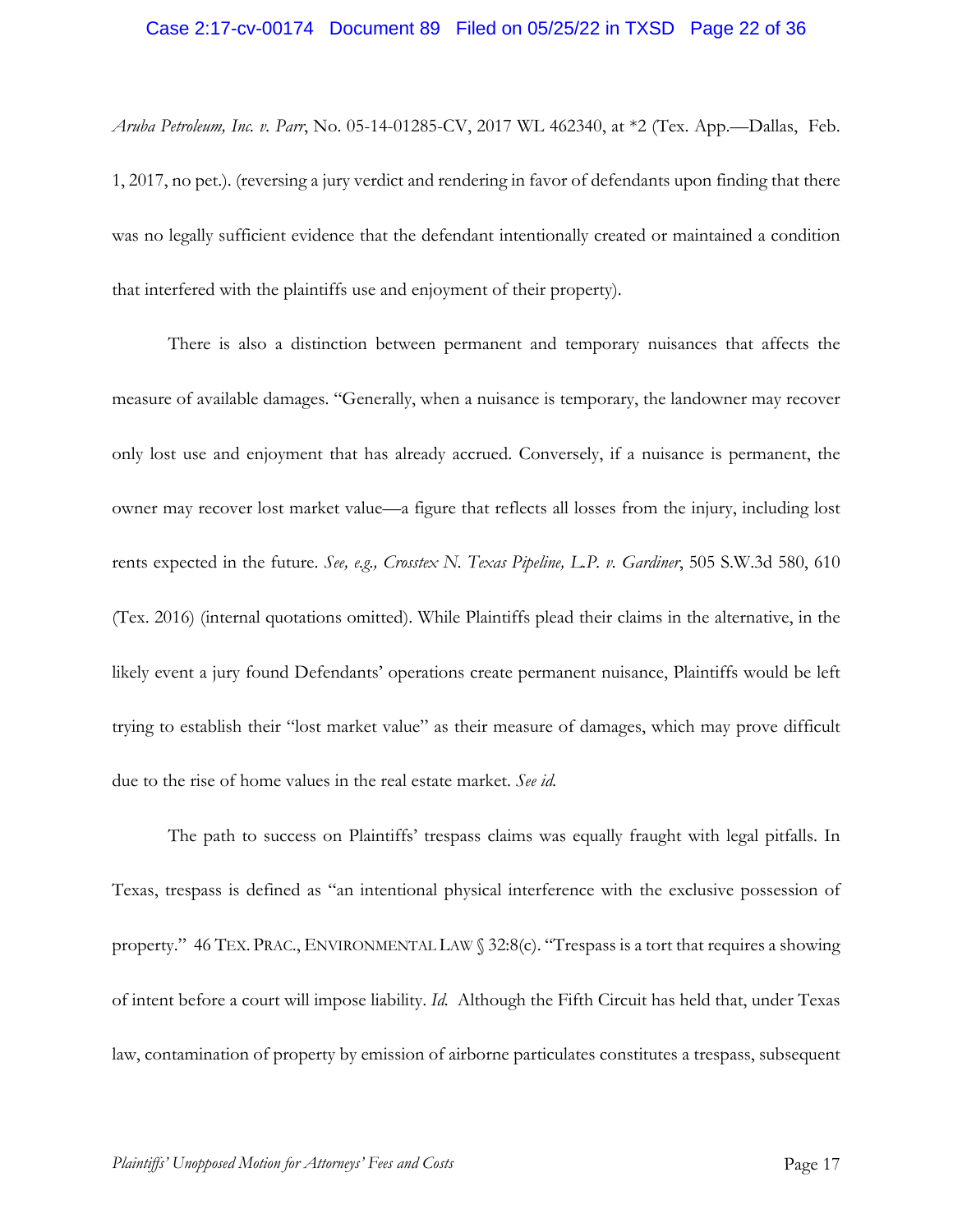## Case 2:17-cv-00174 Document 89 Filed on 05/25/22 in TXSD Page 23 of 36

legislation required plaintiffs to prove "actual and substantial damages," in addition to the other elements of trespass in order to prevail on a trespass claim where the trespass was caused by "migration or transport of any air contaminant." *Id.* 

In sum, the complexity of the legal issues (even aside from the viability of the pending class action) in this litigation support the requested attorneys' fee award.

#### **c. Skill Required and Ability of Plaintiffs' Counsel**

Class Counsel are well-versed in litigating complex representative actions, including class actions, across the United States. *See generally* ECF Nos. 87-2 and 87-8. Class Counsel thereby had the requisite reputation, skill, and specialized experience to perform the legal services required in this complex litigation. Class Counsel are comprised of three law firms: ANDERSON ALEXANDER, PLLC, LILES WHITE PLLC, and FRAZER LAW, PC. Each firm brought a unique skill-set and to the table, to the benefit of the Class Members.

ANDERSON ALEXANDER, PLLC focuses its practice on representing clients in complex multiparty and representative class and collective actions across the United States. As such, the attorneys at ANDERSON ALEXANDER have extensive experience litigating class and mass actions against corporate defendants on behalf of individuals and are aware of the unique challenges that arise in large representative actions. Mr. Austin Anderson, a founding partner of ANDERSON ALEXANDER, PLLC, was intimately involved in the *In re GMO Rice Litigation* pending in the Eastern District of Missouri.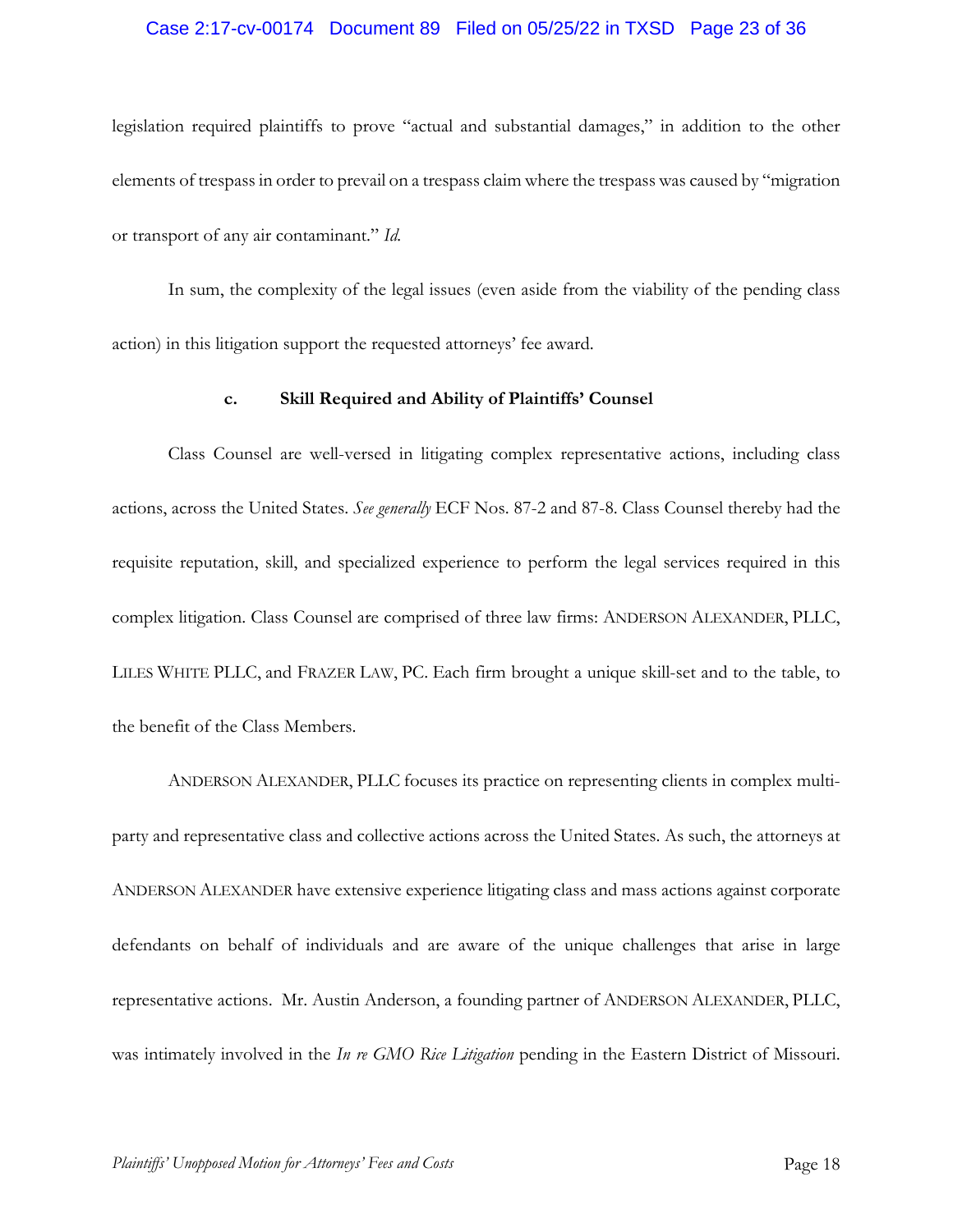## Case 2:17-cv-00174 Document 89 Filed on 05/25/22 in TXSD Page 24 of 36

As one of the trial counsel representing thousands of farmers, Mr. Anderson obtained a remand of his client's claims to Arkansas state court where he, and the trial team, tried to verdict two of the bellwether cases and subsequently settled the litigation as a mass action. *See id.* The unique skills and experiences of the ANDERSON ALEXANDER, PLLC trial team are set forth more fully in Mr. Andersons' declaration, on file with this Court. *See* ECF No. 87-2.

Likewise, LILES WHITE, PLLC has a national reputation for trying—and winning—complex cases against sophisticated defendants. Founded in 2016, LILES WHITE, PLLC is a plaintiff's-side law firm that specializes in representing individuals in catastrophic injury and complex litigation. *See* ECF No. 87-8. What sets LILES WHITE, PLLC apart from other firms is its history of success in high-stakes litigation. Since its inception in 2016, LILES WHITE, PLLC has secured over fifty (50) settlements and/or verdicts over one million dollars on behalf of its clients. *See id.* The firm has what it takes to get large and complex cases to trial and has a proven track-record of success once in front of the jury. *See id.* The specific skills and experiences of the LILES WHITE PLLC trial team are more fully set forth in Mr. White's declaration, on file with this Court. *See id.* 

FRAZER LAW, PC has also provided invaluable assistance in the litigation of this matter. FRAZER LAW, PLLC specializes in handling complex representative actions, including environmental contamination cases, across the nation. This background ensures that the attorneys at FRAZER LAW, PC and fully understand the preliminary work that must be performed at the discovery level, through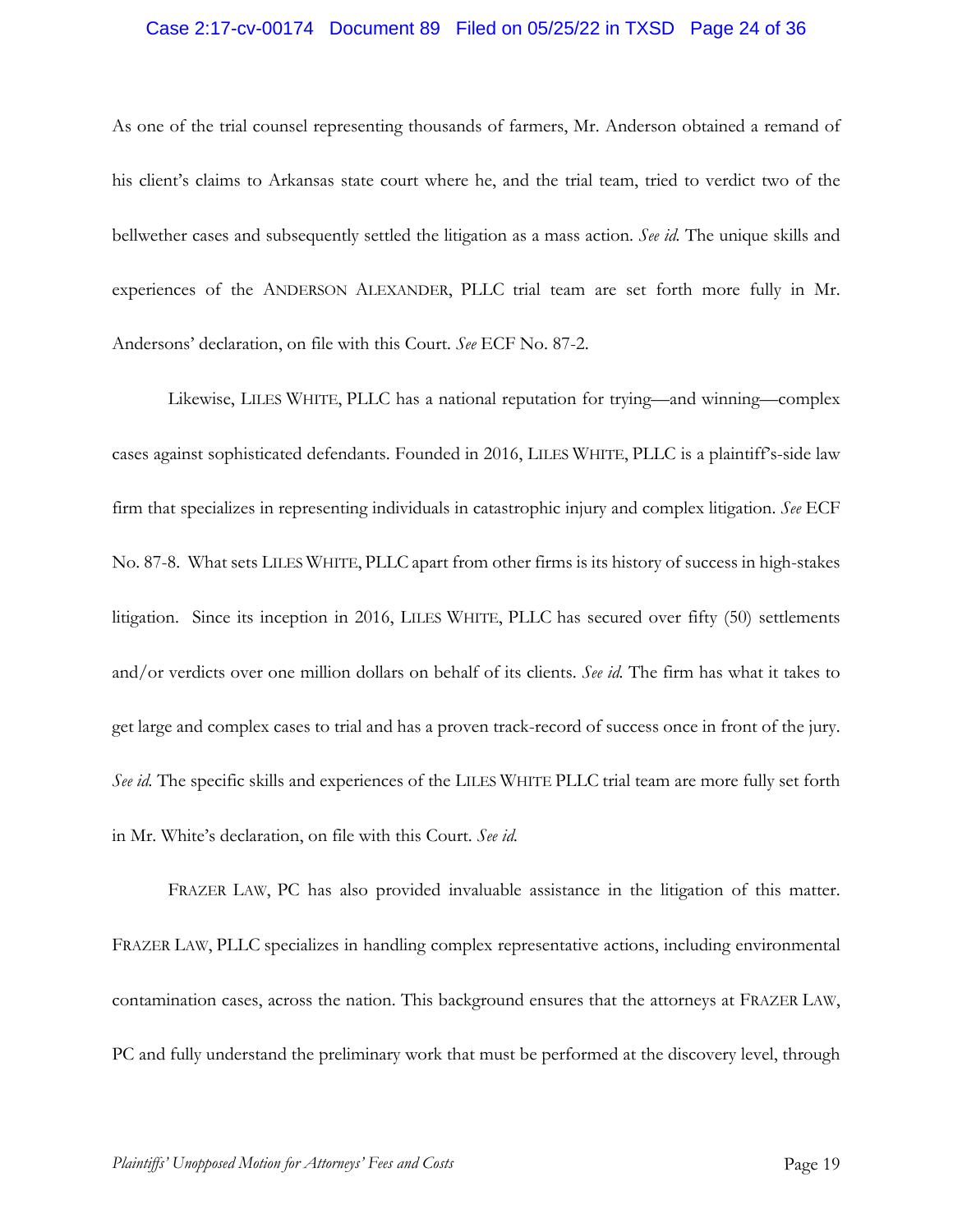## Case 2:17-cv-00174 Document 89 Filed on 05/25/22 in TXSD Page 25 of 36

experts and otherwise, to ensure the affected Class Members' claims both reach, and persuade, a jury of their peers. The specific skills and experiences of the FRAZER LAW, PC trial team are more fully set forth in Exhibit A to Austin Anderson's declaration, on file with this Court at ECF No. 87-3.

# **d. Preclusion of Other Employment by the Attorneys due to Acceptance of the Case**

Class Counsel undertook significant risk in agreeing to represent Plaintiffs in this case. Environmental contamination cases involving injunctive claims and claims of nuisance and trespass are complicated and time-consuming matters on an individual level. Once the additional procedural challenges of bringing these actions on a representative basis are included, the time commitment is exponentially increased. Any attorney undertaking these types of cases must be prepared to make tremendous investments of time, energy, and financial resources in order to appropriately pursue them. Class Counsel is comprised of attorneys from small firms who are limited by time and cannot pursue all viable claims. Instead, they must necessarily choose which clients they will be able to represent, considering the time and expense inherent in every case. Here, Class Counsel's investment of over nine thousand hours in this litigation further supports this point. This factor weighs in favor of approval of the fee award. *See Claudet*, 2020 WL 3128611, at \*12.

### **e. The Undesirability of the Case**

Likewise, "[t]he point at which plaintiffs settle with defendants . . . is simply not relevant to determining the risks incurred by their counsel in agreeing to represent them." *Jenkins,* 300 F.R.D at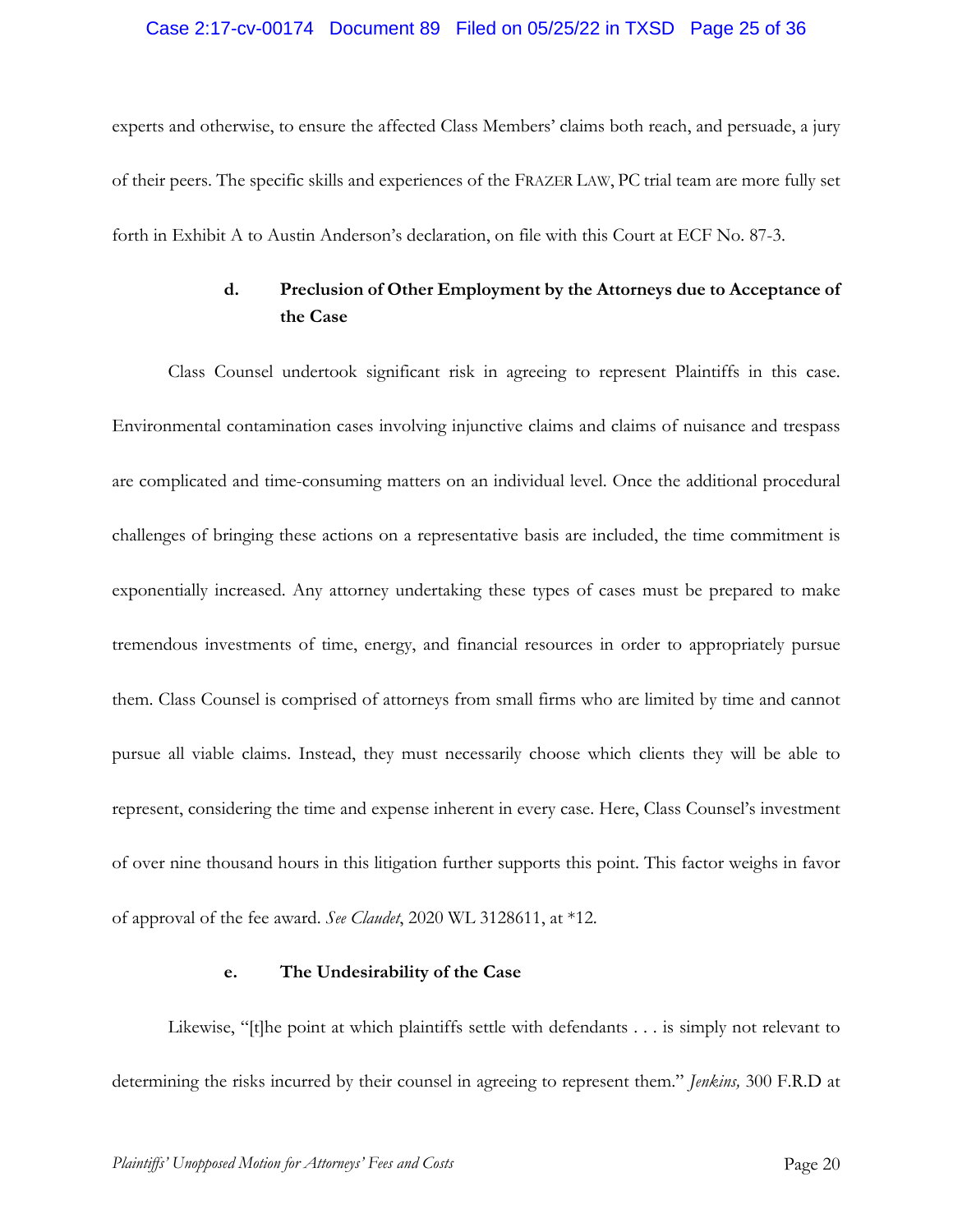## Case 2:17-cv-00174 Document 89 Filed on 05/25/22 in TXSD Page 26 of 36

309 (quoting *Skelton v. Gen'l Motors Corp*., 860 F.2d 250, 258 (7th Cir.1988), cert. denied, 493 U.S. 810 (1989)). "Undesirability" and relevant risks must be evaluated from the standpoint of plaintiffs' counsel as of the time they commenced the suit—not retroactively, with the benefit of hindsight. *Id.*  (citing *Lindy Bros. Builders, Inc. v. Am. Radiator & Standard Sanitary Corp*., 540 F.2d 102, 112 (3d Cir.1976)).

When Class Counsel filed this action, they understood the legal challenges faced in pursuing these consolidated matters. Had the Parties not reached this settlement agreement, it is possible that the efficiencies obtained in litigating this lawsuit on a representative basis would have disappeared and the class would devolve into hundreds, if not thousands, of individual actions. The scope of the class aside, Class Counsel also faced a complex and convoluted body of state law applicable to their claims. Counsel confronted these issues without any assurances as to how the Court would rule when they accepted the case and the risks that accompanied it.

#### **f. Customary Fee Awards in Similar Cases**

Plaintiffs' requested fee award is on par with other fee awards in similar related cases, as addressed above in setting the benchmark percentage. *See supra* § III.C.1

## **g. Plaintiffs' Contingency Fee Agreement**

Class Counsel prosecuted this action entirely on a contingent fee basis. *See* ECF Nos. 87-2 and 87-8. In undertaking to prosecute this complex class action on that basis, Class Counsel assumed a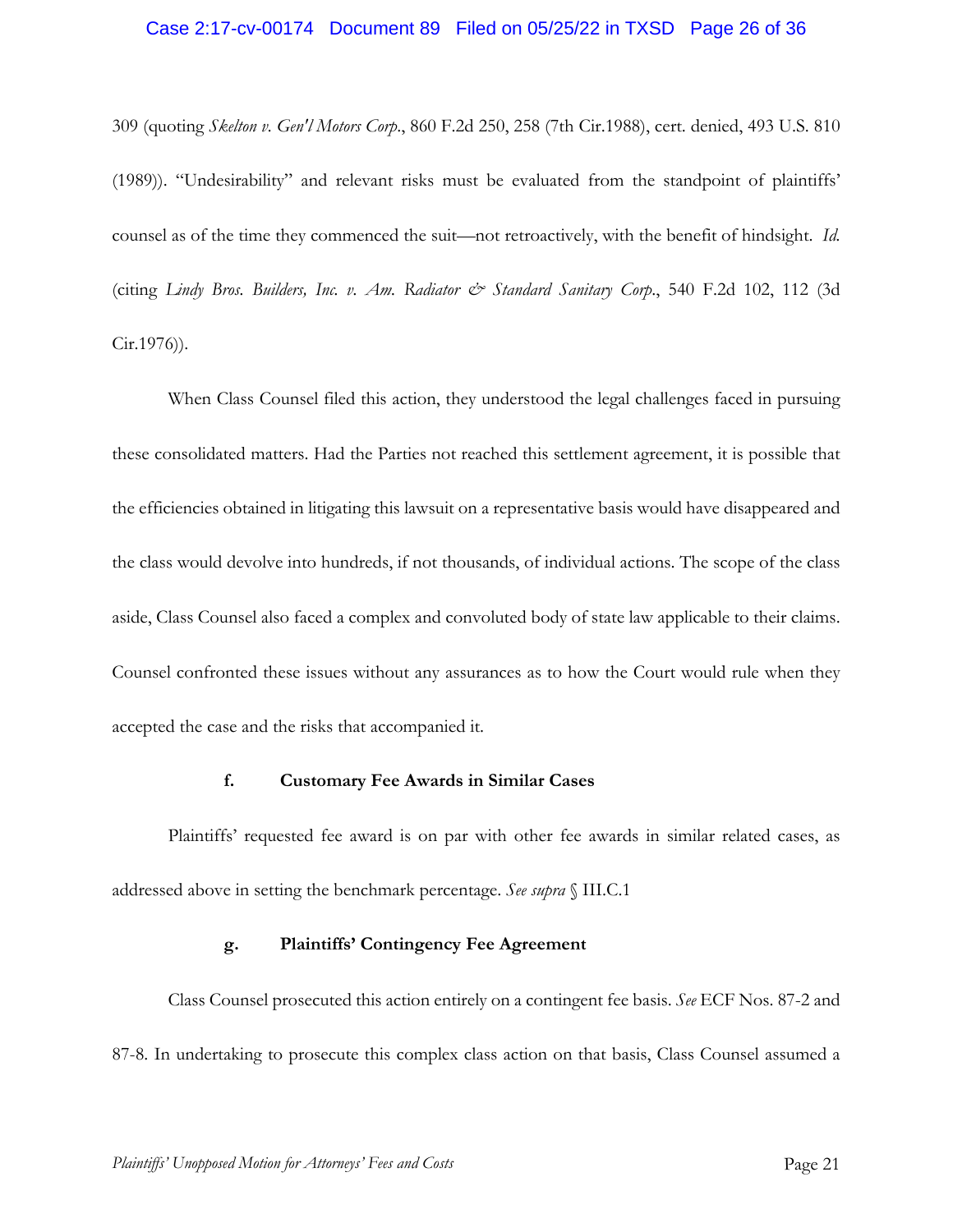## Case 2:17-cv-00174 Document 89 Filed on 05/25/22 in TXSD Page 27 of 36

significant risk of nonpayment or underpayment*. See id.* Class Counsel has also carried all litigation related expenses in this matter for the past five years. In a complex representative action such as this one, involving allegations that Defendants' emissions harmed Plaintiffs and Class Members, the expenses have been significant. Specifically, to date Class Counsel have incurred approximately \$766,387.00 in out-of-pocket expenses. *See id.* In the event Plaintiffs did not prevail, Class Counsel would not only loose the thousands of hours of time invested in this matter, but also hundreds of thousands of dollars. *Id.* 

"Recognizing the contingent risk of nonpayment in [class action] cases, courts have found that class counsel ought to be compensated . . . for risk of loss or nonpayment assumed by carrying through with the case." *Turner v. Murphy Oil USA, Inc*., 472 F. Supp. 2d 830, 859–60 (E.D. La. 2007) (citing *In re Combustion, Inc*., 968 F.Supp. at 1132); *see also King v. United SA Fed. Credit Union*, 744 F. Supp. 2d 607, 618 (W.D. Tex. 2010) (finding the fact that "[c]lass counsel undertook [the] case on a contingency fee basis" relevant to the *Johnson* analysis). "Public policy concerns—in particular, ensuring the continued availability of experienced and capable counsel to represent classes of injured plaintiffs holding small individual claims—support the requested fee." *Jenkins*, 300 F.R.D. at 310.

Generally, the contingency retainment must be promoted to assure representation when a person could not otherwise afford the services of a lawyer . . . . A contingency fee arrangement often justifies an increase in the award of attorney's fees. This rule helps assure that the contingency fee arrangement endures. If this "bonus" methodology did not exist, very few lawyers could take on the representation of a class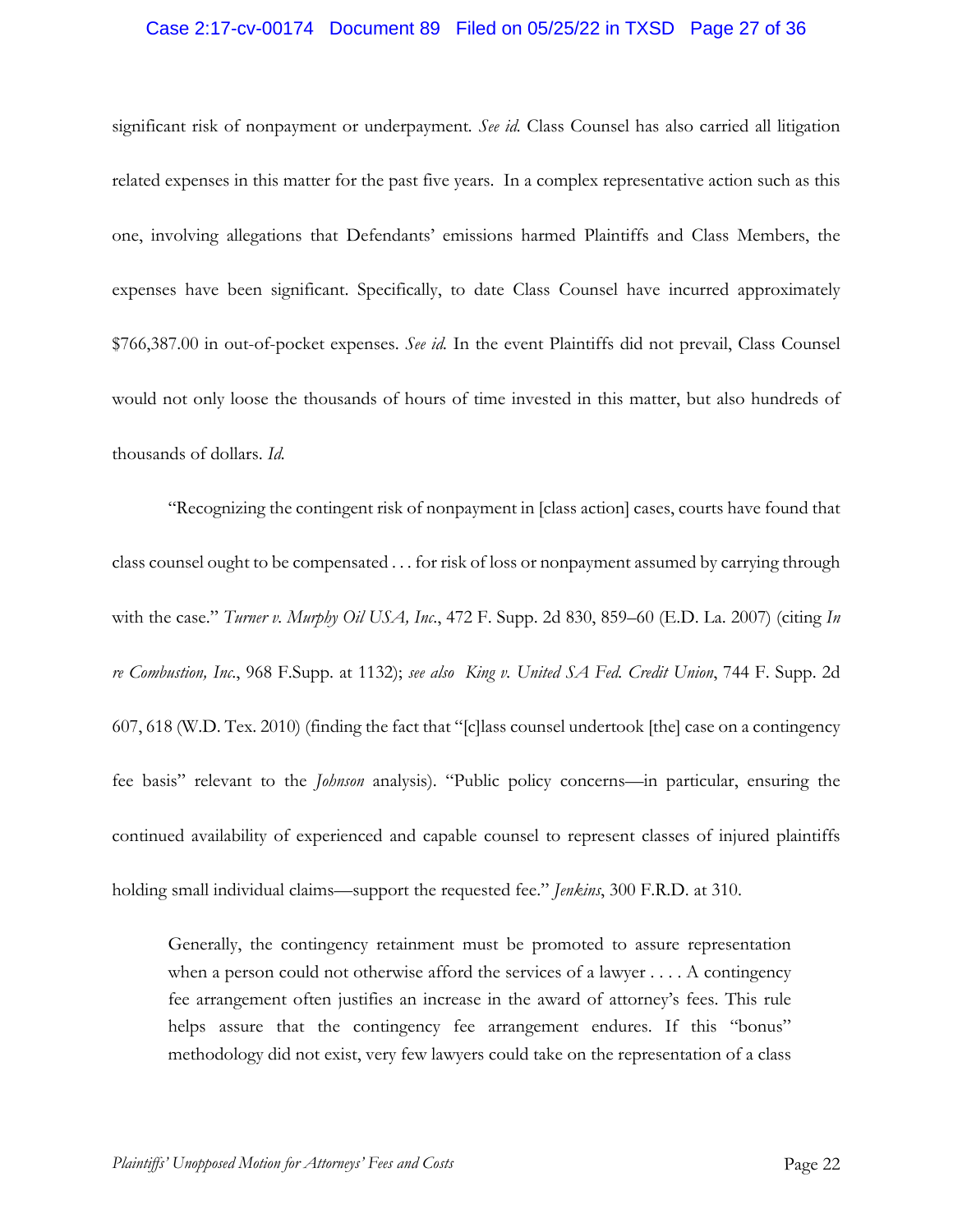## Case 2:17-cv-00174 Document 89 Filed on 05/25/22 in TXSD Page 28 of 36

client given the investment of substantial time, effort, and money, especially in light of the risks of recovering nothing.

*Id.* (citing *Behrens v. Wometco Enters., Inc*., 118 F.R.D. 534, 546 (S.D. Fla. 1988), aff'd, 899 F.2d 21 (11th Cir.1990)).

The risks borne by Class Counsel in taking this case have already been discussed. It is uncontroverted that the attorney time spent on this case was time that could not be spent on other matters. *See id.* Consequently, this factor supports the requested fee.

## **h. Amount Involved and Results Obtained**

The negotiated settlement amount provides for a significant financial recovery to the Participating Settlement Class Members and the Remedial Measures that Defendants have undertaken (and will continue to perform) benefits *all* Class Members—and all residents of San Patricio County, Texas. Initially, the financial award for those individuals who returned a claim form is truly outstanding—especially in the class action context. Depending on their proximity to Defendants' Facility and the duration of time the resided in the Class Area, Participating Settlement Class Members are set to receive anywhere from \$500.00 to over \$10,000.00 for their claims, with even higher awards issued by the Special Master upon a finding of exceptional circumstances. *See* ECF No. 87-1. Even the average award for the Participating Settlement Class Members has them set to receive over \$5,000.00.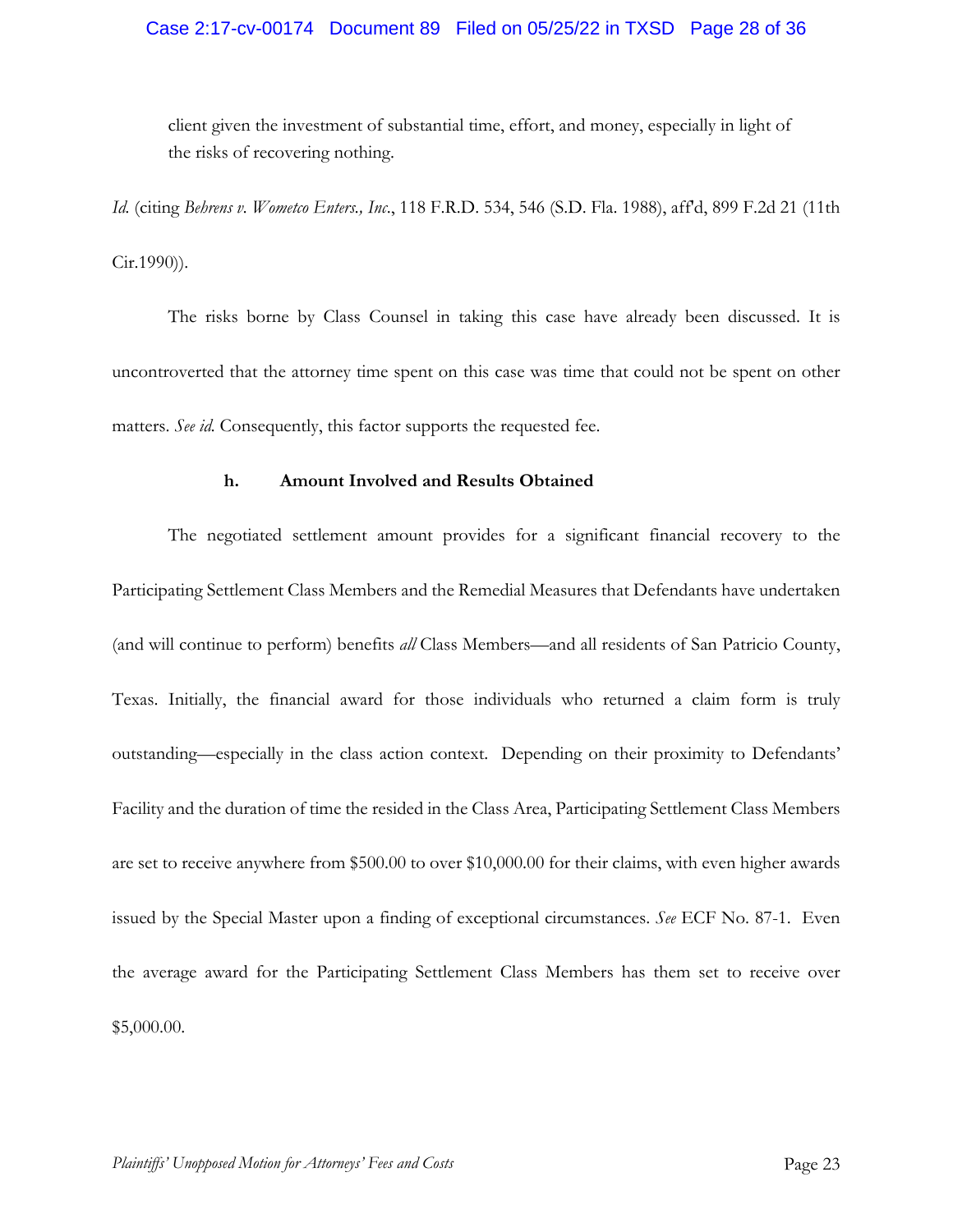## Case 2:17-cv-00174 Document 89 Filed on 05/25/22 in TXSD Page 29 of 36

In addition to the financial awards for the Participating Settlement Class Members—all Class Members will benefit from Defendants remedial activities, as outlined in Exhibit H to the Settlement Agreement. The financial expense to Defendants in effectuating these changes totals over \$71,000,000.00, and is a benefit shared equally amongst all Class Members.

In sum, the \$88,413,036.00 Total Settlement Value constitutes an amazing result in this action and supports the requested award of attorneys' fees.

### **i. Any Time Limitations Imposed by the Client or the Circumstances**

Class Counsel acted with utmost urgency in both bringing this matter before the Court and aggressively litigating it. The continuous nature of Defendants' emissions, coupled with Plaintiffs' challenges using and enjoying their property, required Class Counsel to act decisively when the claims arose. Class Counsel did not wait to bring these claims despite having years on Plaintiffs statutes of limitations. Instead, Class Counsel filed this action immediately in their efforts to eliminate, or at a minimum, mitigate, the damages suffered by Plaintiffs and the Class Members. As such, the time limitations imposed as a result of the circumstances support Plaintiffs requested fee award.

## **3. Lodestar Cross-Check**

Out of an abundance of caution, Class Counsel address the lodestar cross check, although it is not explicitly required by the Fifth Circuit. Instead, this Court has the discretion to award the requested fee amount by analyzing the percentage of the fund method in conjunction with a rigorous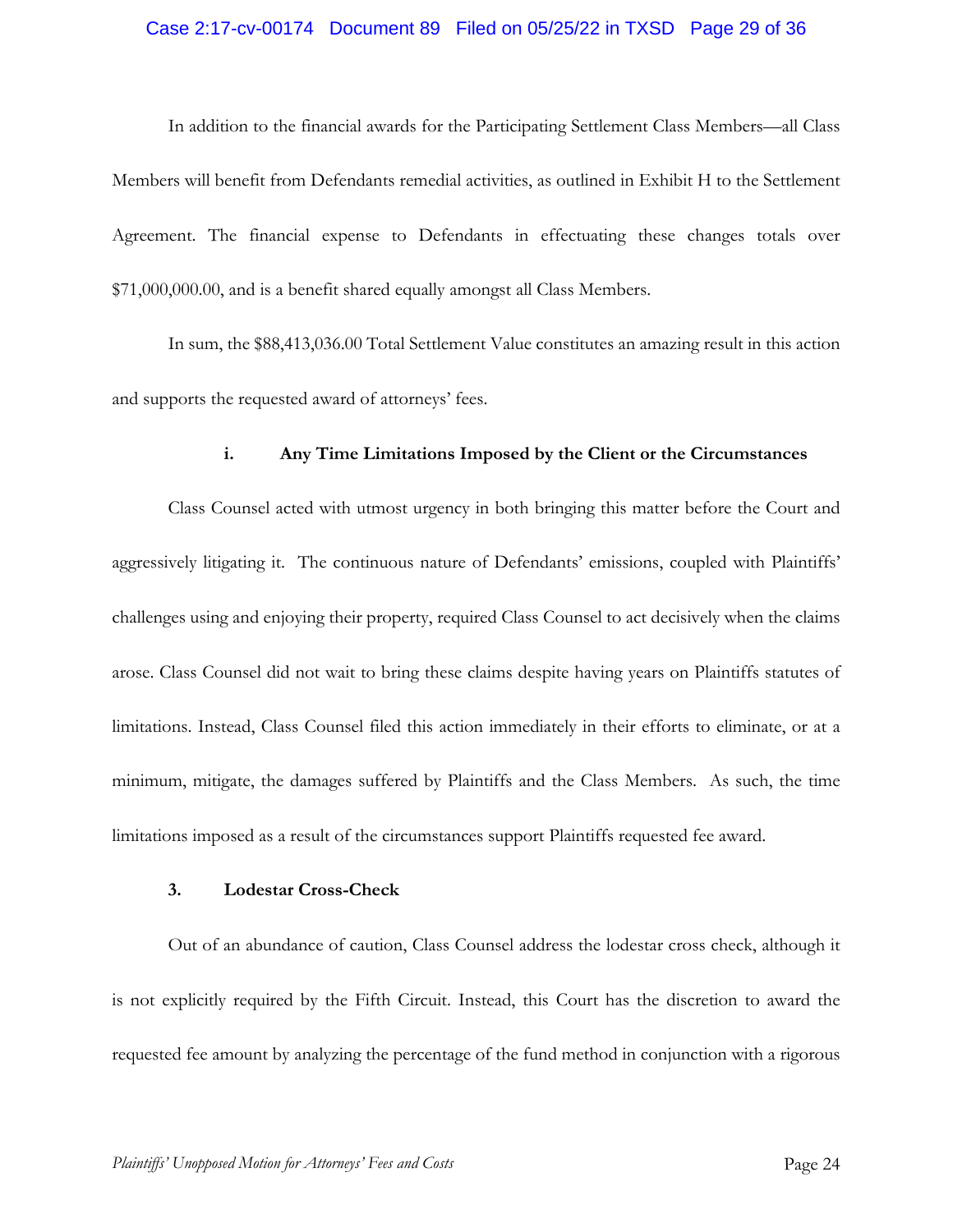## Case 2:17-cv-00174 Document 89 Filed on 05/25/22 in TXSD Page 30 of 36

application of the Johnson factors, alone. *See Dell, Inc*., 669 F.3d at 644 (determining "the district court did not abuse its discretion by using the percentage method with a meticulous Johnson analysis").

Here, Plaintiffs will confirm the reasonableness of the requested fee award by "crosscheck[ing] the benchmark percentage with an abbreviated lodestar analysis." *In re Chinese-Manufactured Drywall Prod. Liab. Litig*., 424 F. Supp. 3d at 503 (citing *In re Oil Spill by the Oil Rig Deepwater Horizon, MDL 2179*, 2016 WL 6215974, at \*19 (E.D. La. Oct. 25, 2016)) (citing *In re Vioxx*, 760 F. Supp. 2d at 659) ("[T]he loadstar cross-check is a streamlined process, avoiding the detailed analysis that goes into a traditional lodestar examination."); *Claudet*, 2020 WL 3128611, at \*13 (same).

"The lodestar is calculated by multiplying the number of hours reasonably expended by a reasonable hourly rate for the work performed." *In re Chinese-Manufactured Drywall Prod. Liab. Litig*., 424 F. Supp. 3d at 503; *Claudet*, 2020 WL 3128611, at \*13. Courts look to the "prevailing community standards for attorneys of similar experience in similar cases" in weighing in on the reasonableness of the requested rates. *See In re Chinese-Manufactured Drywall Prod. Liab. Litig*., 424 F. Supp. 3d at 503; *Claudet*, 2020 WL 3128611, at \*13.

In this legal community, the market rates for complex litigation—like class actions such as this one—support an hourly rate of upwards of \$600.00 for partners, and upwards of \$350.00 for junior associate attorneys. *See* ECF Nos. 87-2 and 87-4 through 87-6 and 87-8. ANDERSON ALEXANDER, PLLC and LILES WHITE, PLLC are law firms with their principle office located within this District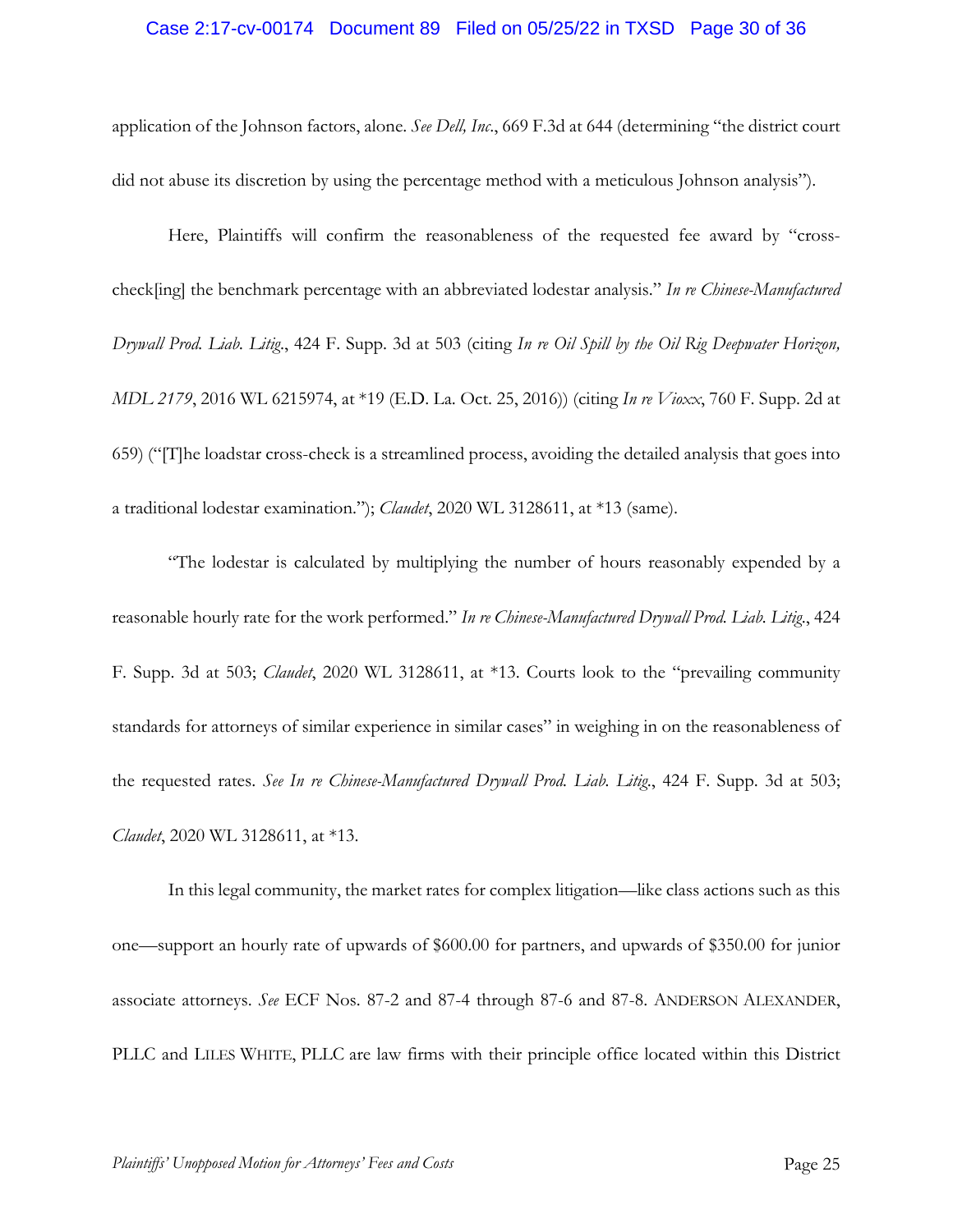## Case 2:17-cv-00174 Document 89 Filed on 05/25/22 in TXSD Page 31 of 36

and Division. The rates requested herein are in line with the rates customarily charged in this area for large complex representative actions such as the one before this Court. *See id.* Further, these rates are consistent with the rates alleged by other practitioners in State of Texas and have been approved by other Courts to have weighed in on the issue. *See id.* Accordingly, Class Counsel's respective hourly rates are reasonable considering the skill and expertise of the attorneys involved, and are additionally supported by awards from multiple courts throughout the United States. *See id.* 

Class Counsel has logged a total of 9,468.5 hours of attorney time during the pendency of the litigation. *See id.* As discussed above, and supported in the Declaration of Austin Anderson and Stuart White, Class Counsel performed extensive work on these consolidated cases over a five-year period to position this matter for the settlement currently before the Court.

Class Counsel suggests using an hourly rate of \$600.00 per hour for the hours worked by the partners on the file, and note that it is a rate commensurate with their experience and knowledge and is justified considering their specialized knowledge and nationwide expertise for which there is no applicable prevailing community standard in this District. *See id.* Class Counsel suggests using a rate of \$450 to \$500 per hour for hours worked experienced associated attorneys, and \$350.00 per hour for hours worked by junior associates, as they are reasonable rates for attorneys with comparable skill and experience in the Southern District of Texas. *See id*. Class Counsel lastly suggests that \$125.00 to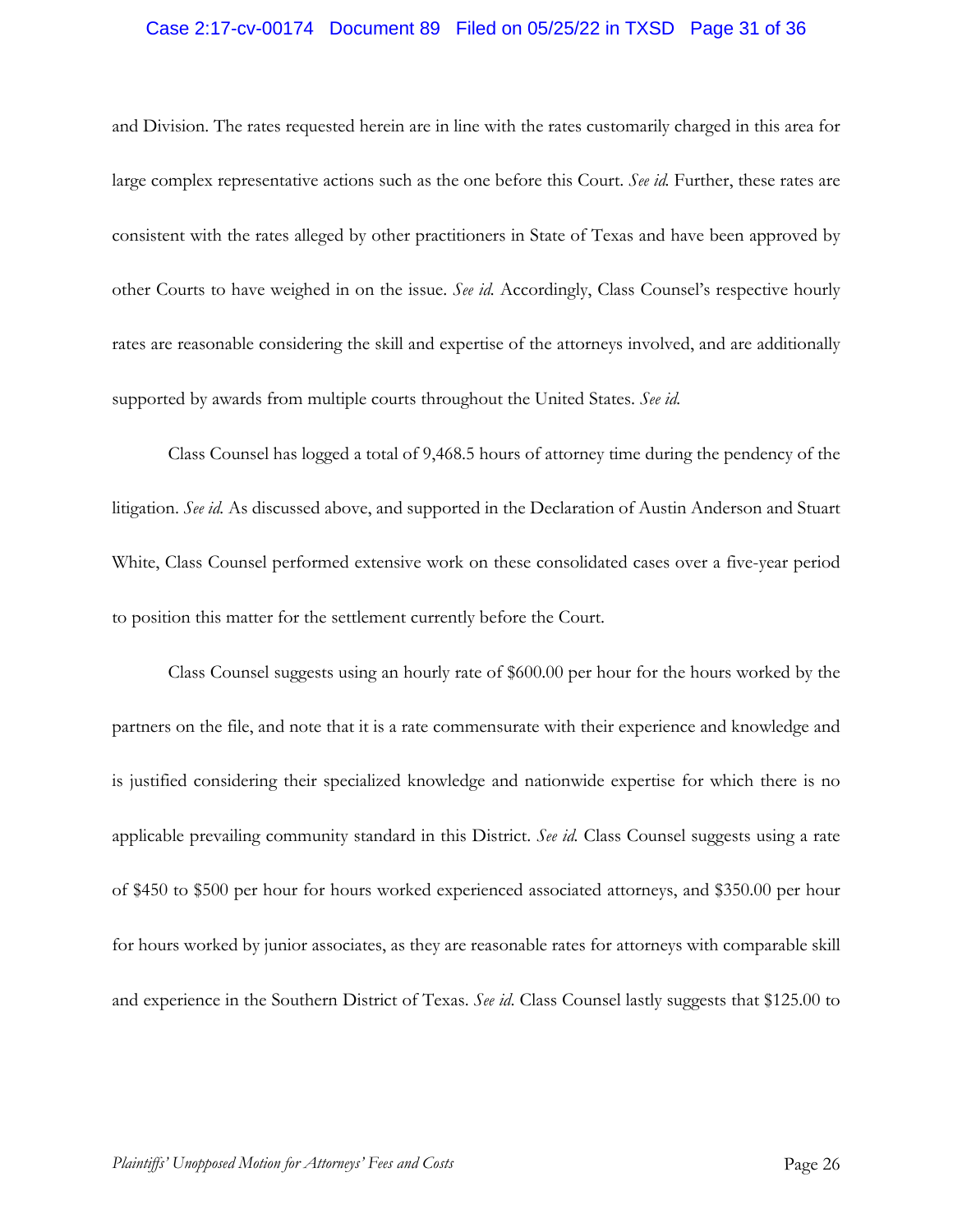\$150.006 per hour is an appropriate rate for the work performed by paralegals and law clerks. *See id.*

| The following chart provides a summary of the time expended in this matter by each time keeper. |
|-------------------------------------------------------------------------------------------------|
|-------------------------------------------------------------------------------------------------|

| <b>Time Keeper</b>     | <b>Hours</b> | Rate         |               | Total        |
|------------------------|--------------|--------------|---------------|--------------|
| Austin Anderson        | 2000         | \$<br>600.00 | $\mathbf{\$}$ | 1,200,000.00 |
| Clif Alexander         | 750          | \$<br>600.00 | \$            | 450,000.00   |
| Lauren Braddy          | 1,013        | \$<br>500.00 | \$            | 506,500.00   |
| Cliff Gordon           | 1360         | \$<br>500.00 | \$            | 680,000.00   |
| <b>Carter Hastings</b> | 625          | \$<br>400.00 | \$            | 250,000.00   |
| John Garcia            | 10           | \$<br>350.00 | \$            | 3,500.00     |
| Frances Lopez          | 1979         | \$<br>150.00 | \$            | 296,850.00   |
| Stuart White           | 600          | \$<br>600.00 | \$            | 360,000.00   |
| Kevin Liles            | 475          | \$<br>600.00 | \$            | 285,000.00   |
| Rob George             | 31.5         | \$<br>450.00 | \$            | 14,175.00    |
| Roe Frazer             | 424          | \$<br>600.00 | \$            | 254,400.00   |
| Dan Beasley            | 143          | \$<br>500.00 | \$            | 71,500.00    |
| Paralegal              | 58           | \$<br>125.00 | \$            | 7,250.00     |
|                        | 9468.5       |              | \$            | 4,379,175.00 |

*See* ECF No. 87-2.

The time expended by Class Counsel was in the furtherance of tasks that were both reasonable and necessary for the prosecution (and successful resolution) of the Class Members' claims. Class Counsel has not included time spent researching and drafting motions that were not successful before the Court. Neither has Class Counsel included time on matters not pertinent to the merits of this lawsuit. *See id.* Class Counsel further contends that these hours are justified by the complexity of the case and nature of the work performed, which included extensive investigation, discovery, correspondence, motion practice, and negotiations. Applying these rates to the hours billed, the

<sup>6</sup> Frances Lopez is a senior paralegal employed by ANDERSON ALEXANDER, PLLC.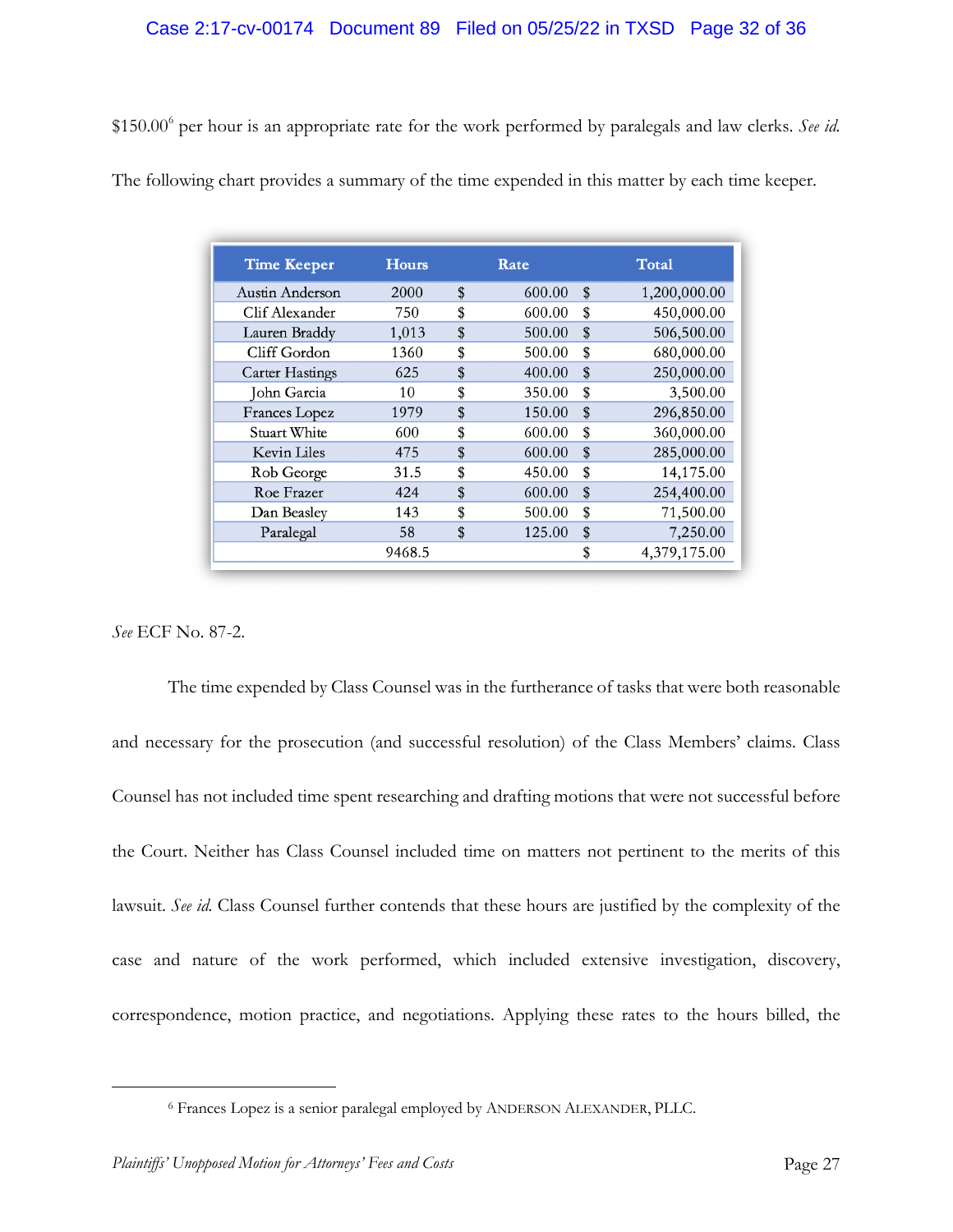## Case 2:17-cv-00174 Document 89 Filed on 05/25/22 in TXSD Page 33 of 36

lodestar method reveals an award of \$4,379,175.00. Utilizing the lodestar cross check, the lodestar confirms a multiplier of 1.54 (dividing the requested fee award by the applicable lodestar), and this small multiplier is well supported by the application of the *Johnson* factors, addressed above. *See In re Enron Corp. Sec., Derivative & ERISA Litig*., 586 F. Supp. 2d at 752 (recognizing authority that "multiples from one to four are frequently awarded in common fund cases when the lodestar method is applied")

This Court has previously noted that "[t]he lodestar analysis is not undertaken to calculate a specific fee, but only to provide a broad cross check on the reasonableness of the fee arrived at by the percentage method." *In re Chinese-Manufactured Drywall Prod. Liab. Litig*., 424 F. Supp. 3d at 498 (quoting *In re Vioxx Prods. Liab. Litig*., 760 F. Supp. 2d at 652). Because the lodestar has confirmed that the fee arrived at utilizing the percentage method is reasonable, Plaintiffs ask this Court to approve the requested fee amount of \$6,730,000.00

## **D. COSTS/LITIGATION EXPENSES**

"Typically, class action counsel who create a common fund for the benefit of the class . . . are entitled to reimbursement of reasonable litigation expenses from that fund." *Id.* at 504 (*citing In re Pool Prod. Distribution Mkt. Antitrust Litig., MDL 2328*, 2015 WL 4528880, at \*18 (E.D. La. July 27, 2015)). "The reimbursement of costs and expenses seeks not to reward attorneys for their work but restore the status quo." *Id.* However, the court must review the estimated expenses for which reimbursement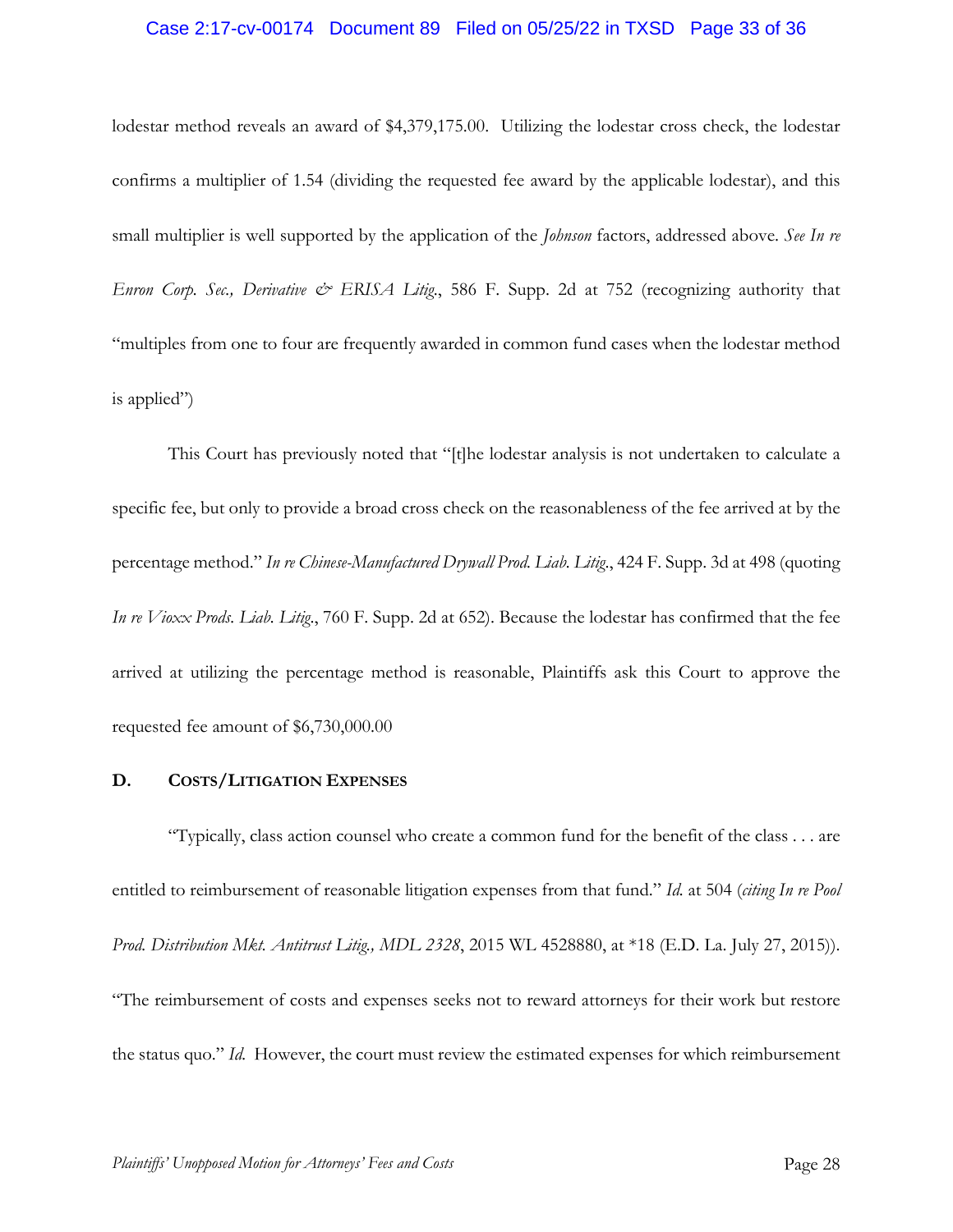## Case 2:17-cv-00174 Document 89 Filed on 05/25/22 in TXSD Page 34 of 36

is sought and determine whether the total requested sum is fair to the settlement class to ensure the requested expenses do not "cannibalize the entire . . . settlement." *Id.*

In addition to the reasonable and necessary attorneys' fees, addressed above, Class Counsel have incurred additional expense in the litigation of this matter. *See* ECF No. 87-2. To date, the expenses in this case total \$766,387.00. *Id.* A detailed breakdown of these expenses, by category, is included in Austin Anderson's declaration. *Id.* 

| Description                                 | <b>Expenses</b> |
|---------------------------------------------|-----------------|
| Filing / Service Fees                       | \$2,587.16      |
| Copies / Postage / Faxes                    | \$6,630.37      |
| Legal Research / PACER / Secretary of State | \$1,096.15      |
| Client Outreach                             | \$1,027.86      |
| Experts                                     | \$547,142.51    |
| Mediation / Mediator                        | \$37,822.68     |
| <b>Travel Expenses</b>                      | \$31,684.51     |
| Discovery and Data Management               | \$138,395.76    |
| <b>TOTAL</b>                                | \$766,387.00    |

These expenses were reasonably and necessarily incurred and advanced the settlement of this matter

in favor of the Class Members. *See id.*

.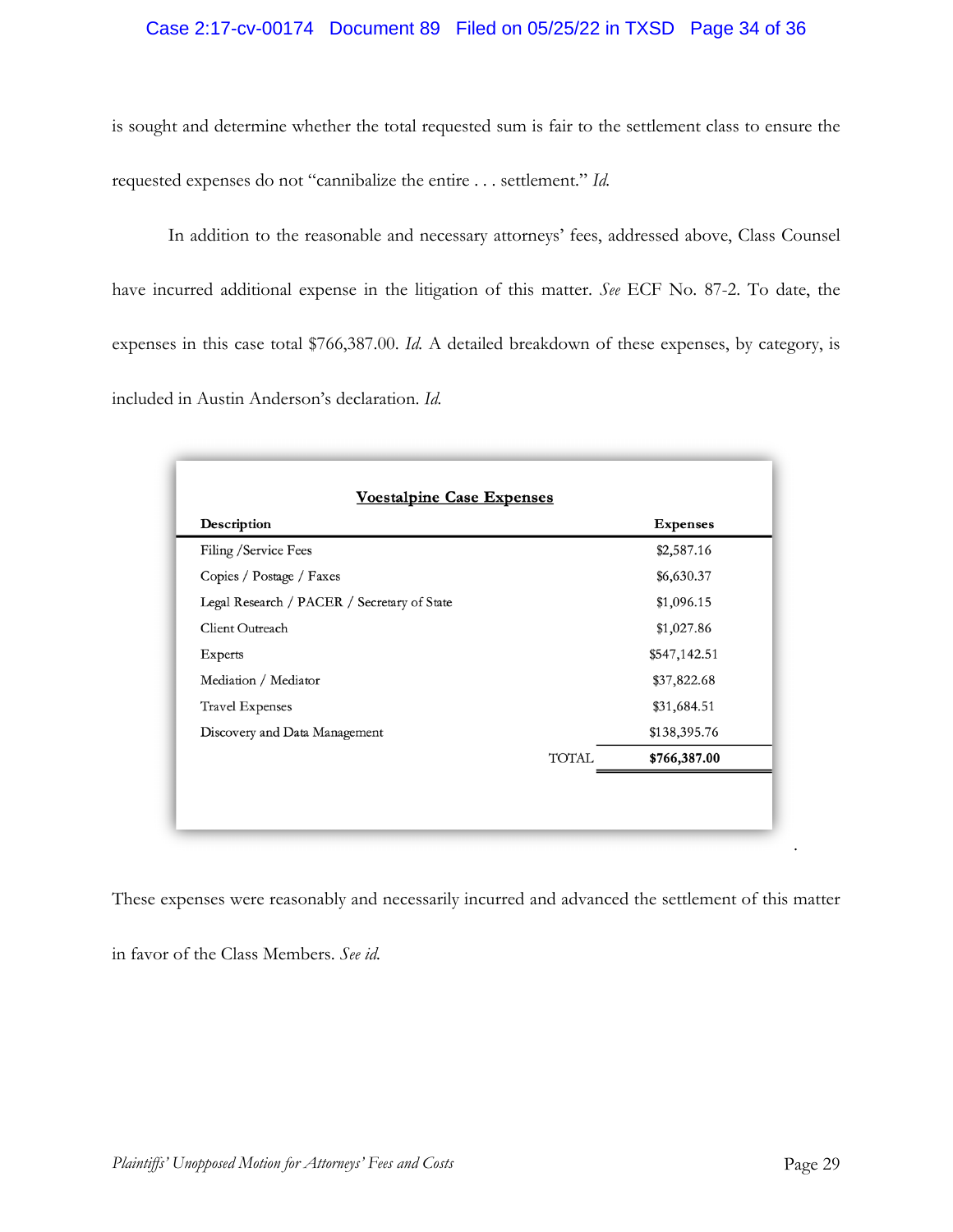# **IV. CONCLUSION**

Plaintiffs have submitted evidence before this Court in support of the attorneys' fees and costs requested herein, and have established that 7.6% of the common benefit fund is appropriate based on the blended method. Plaintiffs respectfully pray that this Court recognize their significant and superior contributions to the common benefit fees and enter the requested fee award.